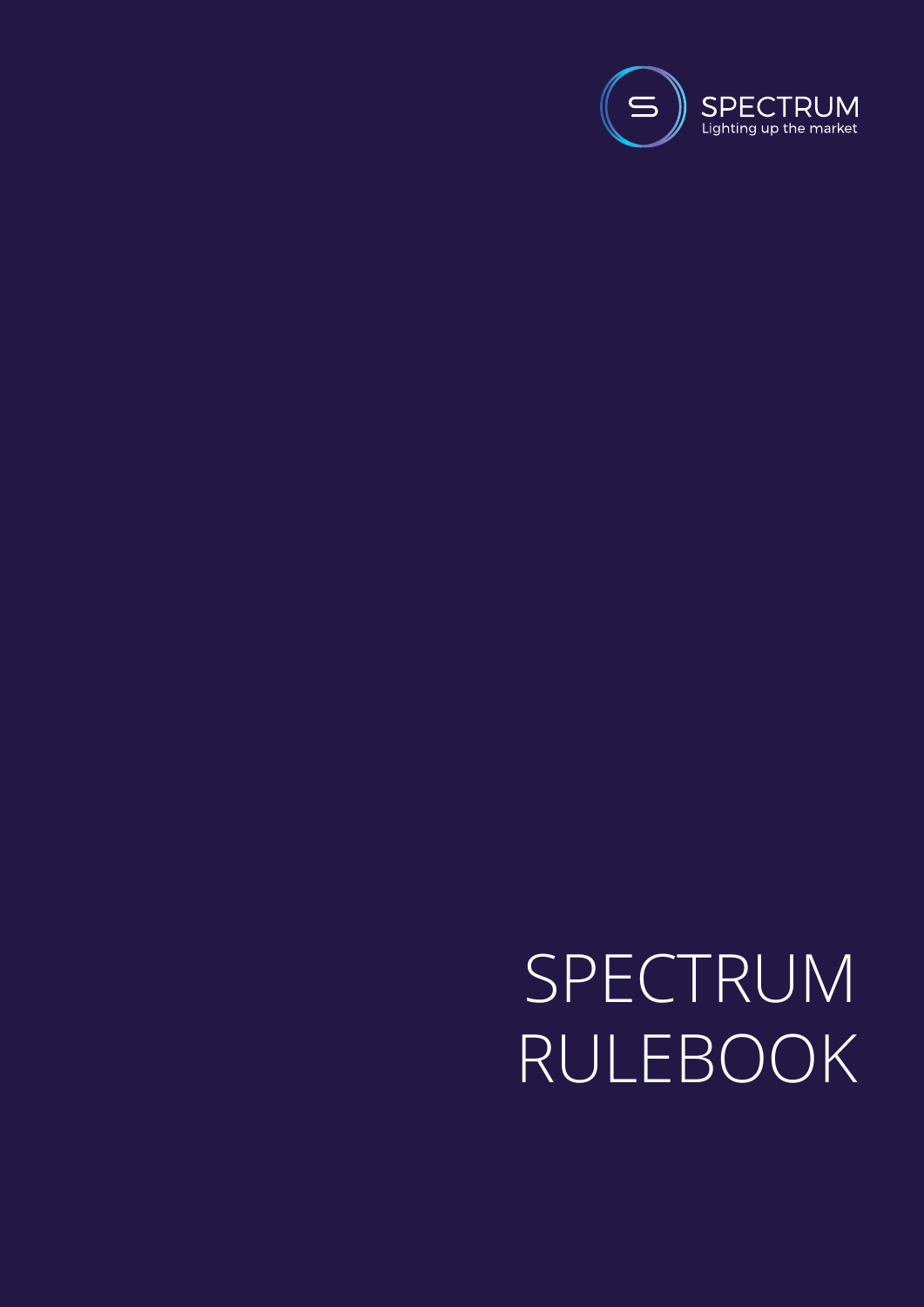| Introduction to the Rulebook                                               | 03 |
|----------------------------------------------------------------------------|----|
| 1. Definitions                                                             | 04 |
| 2. Interpretation                                                          | 10 |
| 3. General Provisions                                                      | 11 |
| 4. Admission, Suspension and Removal of Financial Instruments from Trading | 13 |
| 5. Membership                                                              | 14 |
| 6. Trading Rules                                                           | 17 |
| 7. Microstructural Requirements                                            | 20 |
| 8. Settlement and Reporting                                                | 22 |
| 9. Fees and Charges                                                        | 23 |
| 10. Monitoring, Investigations and Sanctions                               | 24 |
| 11. Termination, Amendment and Suspension                                  | 25 |
| 12. Conflicts of Interests, Relationship between Member and Operator       | 26 |
| 13. Complaints and Compensation                                            | 27 |
| 14. Communications and Website Notices                                     | 28 |
| 15. Electronic Trading Service, Software and Market Data                   | 29 |
| 16. Confidentiality                                                        | 31 |
| 17. Force Majeure                                                          | 32 |
| 18. Liability                                                              | 33 |
| 19. Governing Law and Jurisdiction                                         | 34 |
| 20. Severability Clause                                                    | 35 |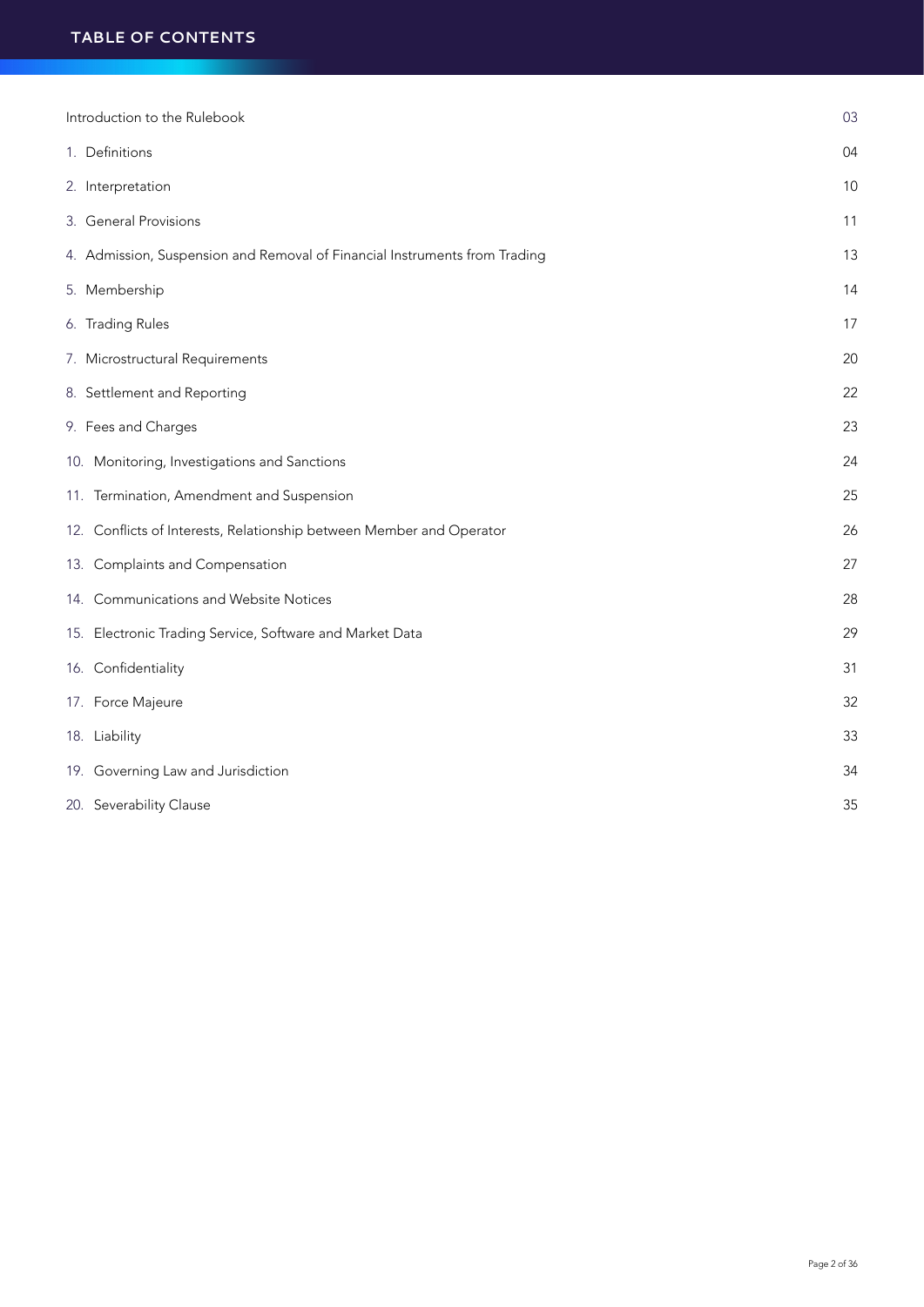SPECTRUM is a Multilateral Trading Facility for the trading of Turbo Warrants. The Rules regulate the organization of the infrastructure and the market functioning approved under German law. SPECTRUM provides to its Members a fully automated trading platform for the conclusion of Transactions on Turbo Warrants. It sets the conduct of business and operations when Members make use of the SPECTRUM trading infrastructure.

The Rules govern the trading of Members on SPECTRUM and include:

- the Rulebook as set out in this document as amended by the Operator from time to time;
- the Membership Agreement which is entered into by each Member that wishes to engage in the trading on SPECTRUM; and
- the Market Maker Agreement which is entered into by each Market Making Member (in addition to the Membership Agreement) that wishes to pursue a market making strategy on SPECTRUM.

This Rulebook sets out rules for membership in, and trading on SPECTRUM that all Members must abide by as Members of the SPECTRUM platform. It also sets out the powers of the Operator with respect to the activity on SPECTRUM.

The Membership Agreement is a binding legal agreement between each Member and the Operator. Most importantly, it binds the Members to the Rulebook and sets out the legal obligations as between the Members and the Operator.

In addition to the Membership Agreement to be entered by all Members, the Market Maker Agreement is a binding legal agreement between each Market Making Member and the Operator. Most importantly, it sets out the legal obligations as between the Market Making Members and the Operator.

The Trading Manual will be published by the Operator on its Website as a user guide for the Members of SPECTRUM and will set out the practical steps that any Member needs to take in order to ensure it can undertake its trading activity effectively and in accordance with the Rules.

For more information on SPECTRUM and any information above, please visit, www.spectrum-markets.com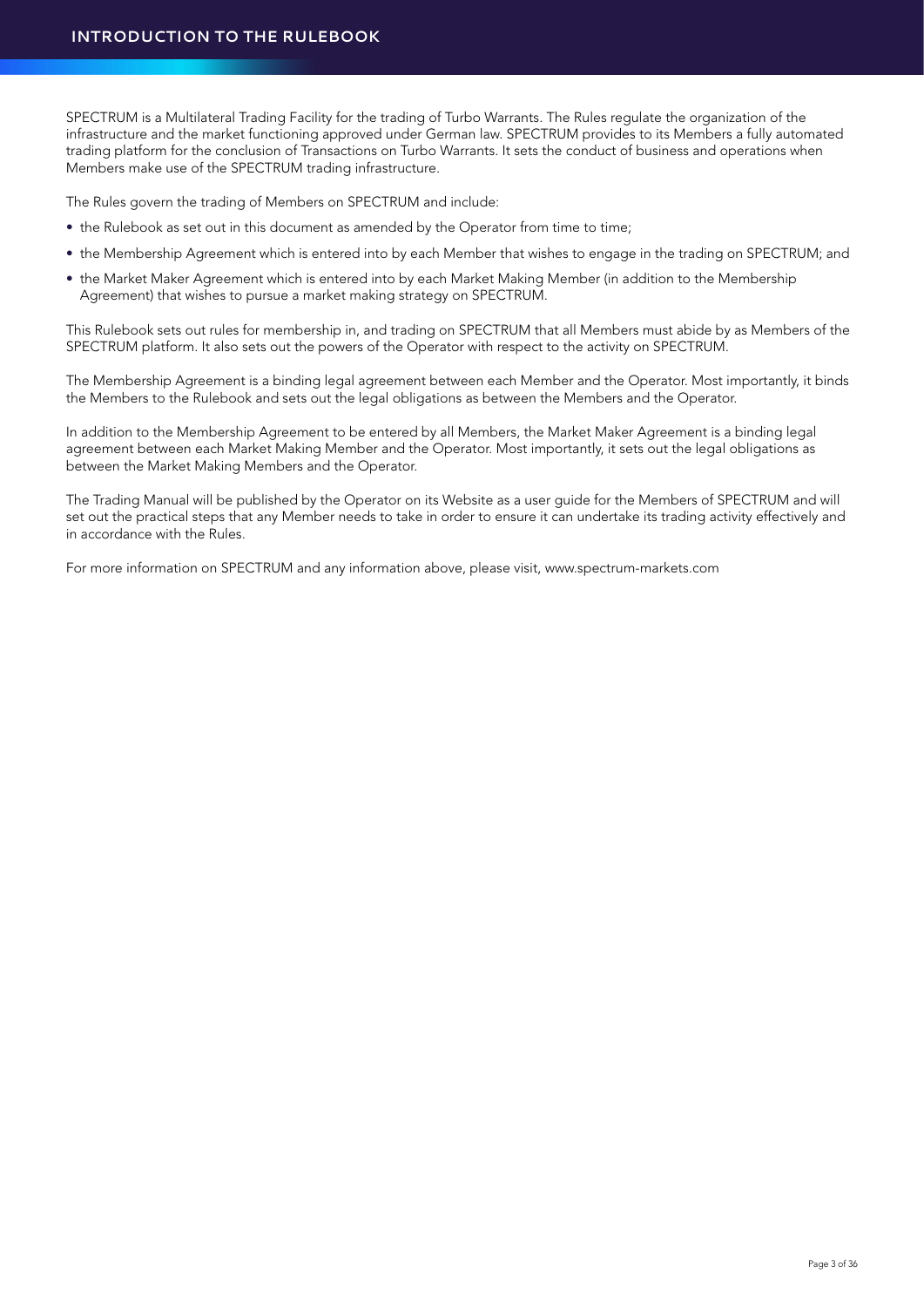- Affiliated Company means (i) a company in the group of companies which is directly or indirectly controlled by the Operator, (ii) a company which directly or indirectly controls the Operator or (iii) a company in which any of the former companies holds a participating interest (*Beteiligung*) as defined in Section 271 para. 1 of the German Commercial Code (*Handelsgesetzbuch*);
- Aggressive Order means an Order which can be matched immediately upon its entry in the Order Book;
- Aggressive Quote means a Quote which can be matched immediately upon its entry in the Order Book;
- Algorithmic Trading means, for the purposes of trading on SPECTRUM only, trading in Financial Instruments where a computer algorithm automatically determines individual parameters of Orders or Quotes such as whether to initiate the Order or Quote, the timing, price or quantity of the Order or Quote and how to manage the Order or Quote after its submission, with limited or no human intervention, and does not include any System that is only used for the purpose of routing Orders and Quotes to SPECTRUM or for the processing of Orders and Quotes involving no determination of any trading parameters or for the confirmation of Orders, Quotes or the post-trade processing of executed Transactions;
- Applicable Regulations means all applicable regulations, statutory provisions and other rules, regulations and instruments, and any official interpretations as in force from time to time, including, but not limited to, those of:
	- (a) any organisation through which the Transaction is matched, executed, cleared, or settled; and

 (b) any relevant Regulator, governmental authority, regulatory or self-regulatory organisation, in each case as amended from time to time;

- Authorised User means any individual who is specifically authorised (bevollmächtigt) to act on the Member's behalf to participate on SPECTRUM which includes the entering into Transactions on the Member's behalf;
- BaFin means the German Federal Financial Supervisory Authority (Bundesanstalt für *Finanzdienstleistungsaufsicht*);
- Business Day means a day (other than Saturday or Sunday) on which commercial banks in Frankfurt am Main, Germany, are open for general business;
- Client means a person with respect to which a Standard Member provides brokerage services relating to Financial Instruments traded on SPECTRUM;
- Confidential Information has the meaning given to it in Rule 16.1;

CRD IV means Regulation (EU) No 2013/36 on access to the activity of credit institutions and the prudential supervision of credit institutions and investment firms as amended from time to time;

- CRR means Regulation (EU) No 575/2013 on prudential requirements for credit institutions and investment firms as amended from time to time:
- CSD means a central securities depository as defined in Article 2 (1) CSDR;
- CSDR means Regulation (EU) No 909/2014 on improving securities settlement in the European Union and on central securities depositories as amended from time to time;
- Direct Electronic Access means an arrangement where a Standard Member permits a Client to use its trading code so that the Client can electronically transmit Orders relating to a Financial Instrument directly to SPECTRUM and includes arrangements which involve the use by a Client of the infrastructure of the Standard Member, or any System provided by the Standard Member, to transmit the Orders;

Disclosing Party has the meaning given to it in Rule 16.3(a);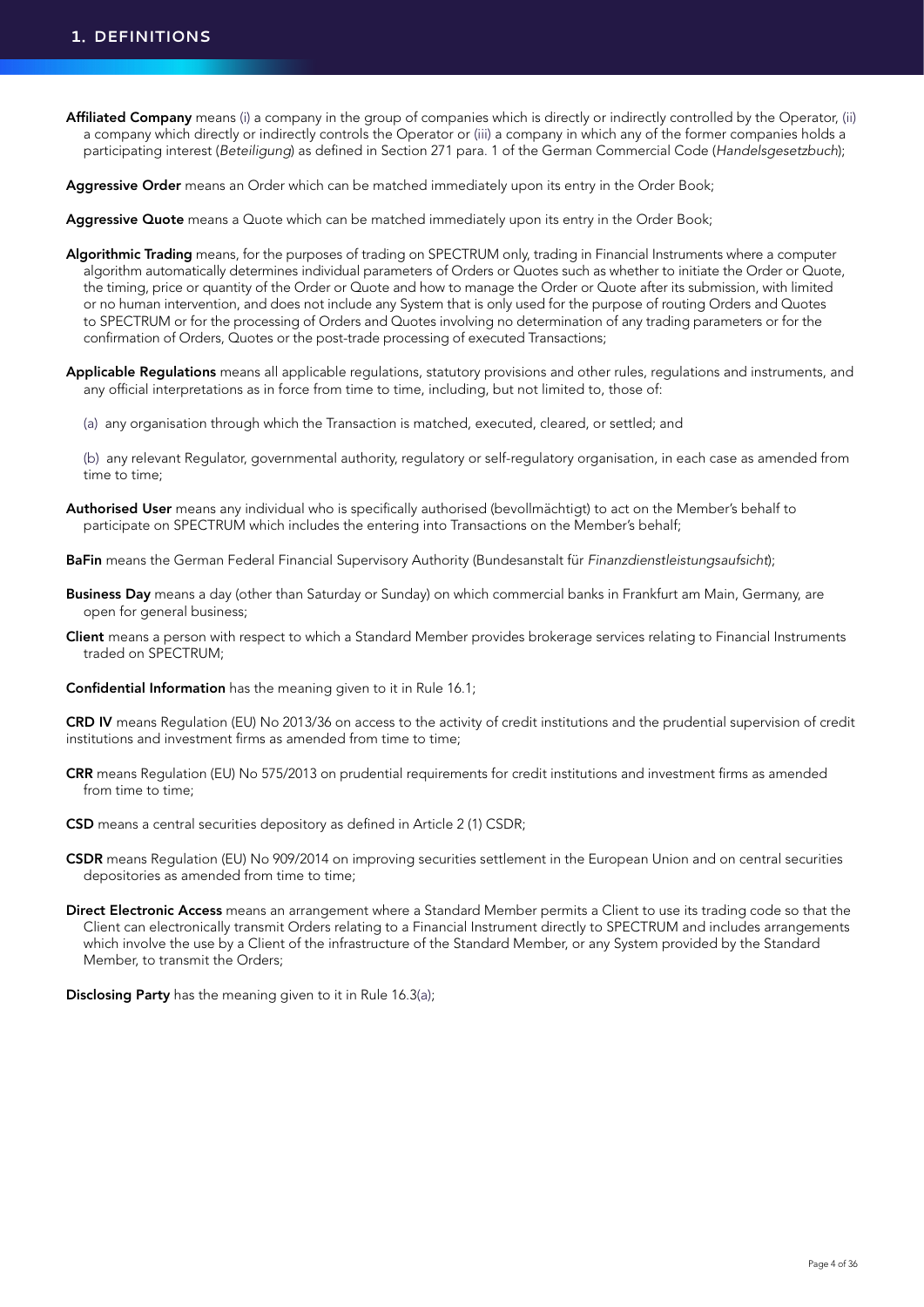Disruptive Market Event means any of the following:

- (a) a disruption or malfunction of any technical system or other facility used in connection with SPECTRUM;
- (b) any form of Prohibited Behaviour;
- (c) a breach of the Rules or any Applicable Regulations;
- (d) any market disruption (including excessive price volatility) which renders or rendered impossible or impracticable the orderly determination of prices on SPECTRUM;
- (e) any Force Majeure Event; or

 (f) any other extraordinary market condition (including Special Market Conditions) or circumstance that materially impairs or impaired the proper operation of, the orderly conduct of business on and/or the integrity of SPECTRUM;

EEA means the European Economic Area;

**EEA** Member State means a member state of the EEA;

Electronic Trading Service has the meaning given to it in Rule 3.4;

#### Electronic Trading Services Outage Event means that:

- (a) the internet is not functioning;
- (b) any device or service not provided by the Operator is not functioning;

 (c) the Operator detects a virus, ransom ware, Trojan horses, hacker attacks or any other threat which is not unlikely to endanger the security, integrity or authenticity of the Electronic Trading Services for as long as the Operator requires to eliminate such threat;

 (d) the Electronic Trading Services are maintained by the Operator and the Operator has posted a Website Notice specifying the time period during which such maintenance measures are undertaken and to which extent the Electronic Trading Services are available during such period; or

(e) any other events not falling into the sphere of the Operator;

Eligibility Criteria means the membership criteria for each type of Member set out in Rule 5;

Eligible Financial Instrument means a Turbo Warrant which relates to an Underlying Instrument and meets the following criteria:

(a) it has an international securities identification number (ISIN);

 (b) it is freely tradeable (which is the case if it can be traded between Members and subsequently transferred without restrictions);

(c) its trading is not prohibited under the Applicable Regulations; and

 (d) it relates to an Underlying Instrument in a way that the price of the Turbo Warrant can be determined on the basis of the price or other value of the Underlying Instrument via a simple formula;

Fee Schedule means the fee schedule as published on the Website at any given time setting out all fees, charges and all other sums payable by a Member in respect of SPECTRUM;

Financial Instrument means an Eligible Financial Instrument admitted to trading by the Operator as per Rule 4.1;

Financial Instrument Applicant means an issuer of an Eligible Financial Instrument or a Market Making Member which applies for the admission of an Eligible Financial Instrument to trading on SPECTRUM;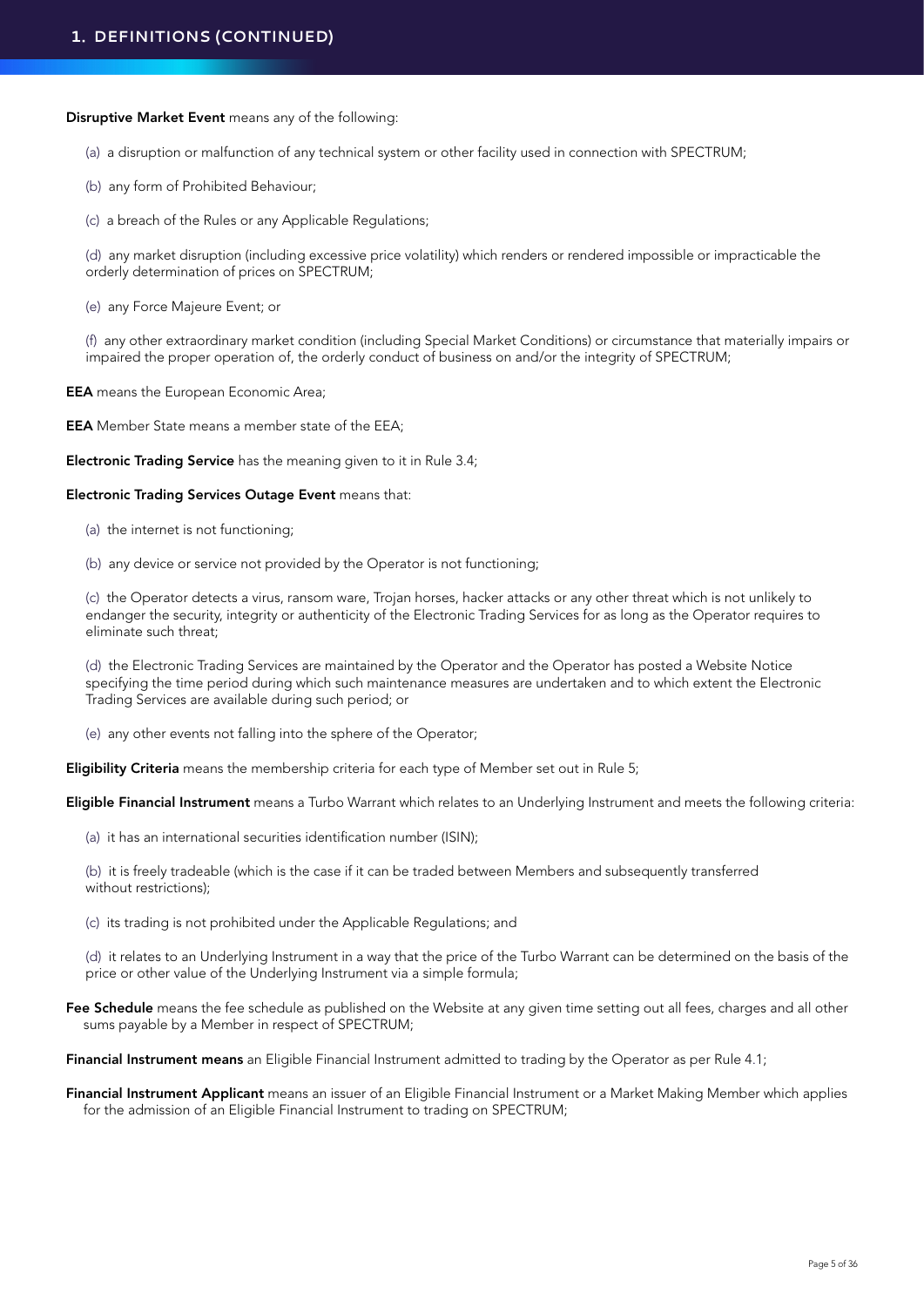"Fill or Kill Order" or "FOK Order" means an Order which will be immediately executed in full or cancelled;

- Force Majeure Event means an event which is not foreseeable, not avoidable and extraordinary (as determined by the Operator in its reasonable opinion), where an emergency or exceptional market condition exist, and includes any act, event or occurrence (including without limitation any strike, riot or civil commotion, act of terrorism, war, industrial action, acts and regulations of any governmental or supranational bodies or authorities) that prevents the Operator from maintaining an orderly market in one or more of the Financial Instruments or in respect of SPECTRUM;
- "Good Until Cancel Order" or "GTC Order" means an Order which will remain available for execution on the Order Book until it is filled or cancelled;
- "Good Until Date Order" or "GTD Order" means an Order which will remain available for execution on the Order Book until a specified date;
- "Good Until Day Order" or "GTDay Order" means an Order which will remain available for execution on the Order Book until the end of the same Trading Day on which the Order has been entered in the Order Book;
- "Good Until Cancel Quote" or "GTC Quote" means a Quote which will remain available for execution on the Order Book until it is filled or cancelled;
- "Good Until Date Quote" or "GTD Quote" means a Quote which will remain available for execution on the Order Book until a specified date;
- "Good Until Day Quote" or "GTDay Quote" means a Quote which will remain available for execution on the Order Book until the end of the same Trading Day on which the Quote has been entered in the Order Book;

High-Frequency Algorithmic Trading Technique means an algorithmic trading technique characterised by:

 (a) infrastructure intended to minimise network and other types of latencies, including at least one of the following facilities for algorithmic Order or Quote entry: co-location or proximity hosting;

 (a) system-determination of Order or Quotes initiation, generation, routing or execution without human intervention for individual trades or Orders or Quotes; and

(b) high message intraday rates which constitute Orders, Quotes or cancellations;

Insolvency Event means in relation to a Member any of the following:

 (a) in relation to a Member having its registered seat and centre of main interest or, where it is a credit institution, being headquartered (mit Hauptniederlassung) in Germany:

 (i) any event occurs which constitutes a cause for the initiation of insolvency proceedings (Eröffnungsgrund) as set out in Sections 17 to 19 of the German Insolvency Code (Insolvenzordnung);

- (ii) a petition for insolvency proceedings in respect of its assets (Antrag auf Eröffnung eines Insolvenzverfahrens) is filed;
- (iii) actions are taken pursuant to Section 21 of the German Insolvency Code (Insolvenzordnung) by a competent court; or
- (iv) actions are taken pursuant to Section 46 et. seq. of the German Banking Act (Kreditwesengesetz) by BaFin;

 (b) with respect to any other Member not falling within the scope of (a), any action, legal proceedings or other procedure or step is taken in relation to any of the following events or any of the following events occurs:

 (i) the suspension of payments, a moratorium of any indebtedness, winding-up, dissolution, termination of existence, liquidation, administration, reorganisation (by way of voluntary arrangement, scheme of arrangement or otherwise), bankruptcy, insolvency, judicial management or curatorship;

 (ii) a settlement, deferred payment, debt restructuring, transfer, restructuring, composition, compromise, assignment or similar arrangement of the Member with any of its creditors;

 (iii) the appointment of a liquidator, trustee, receiver, administrative receiver, administrator, compulsory manager or other similar officer in respect of that Member or any of its assets; or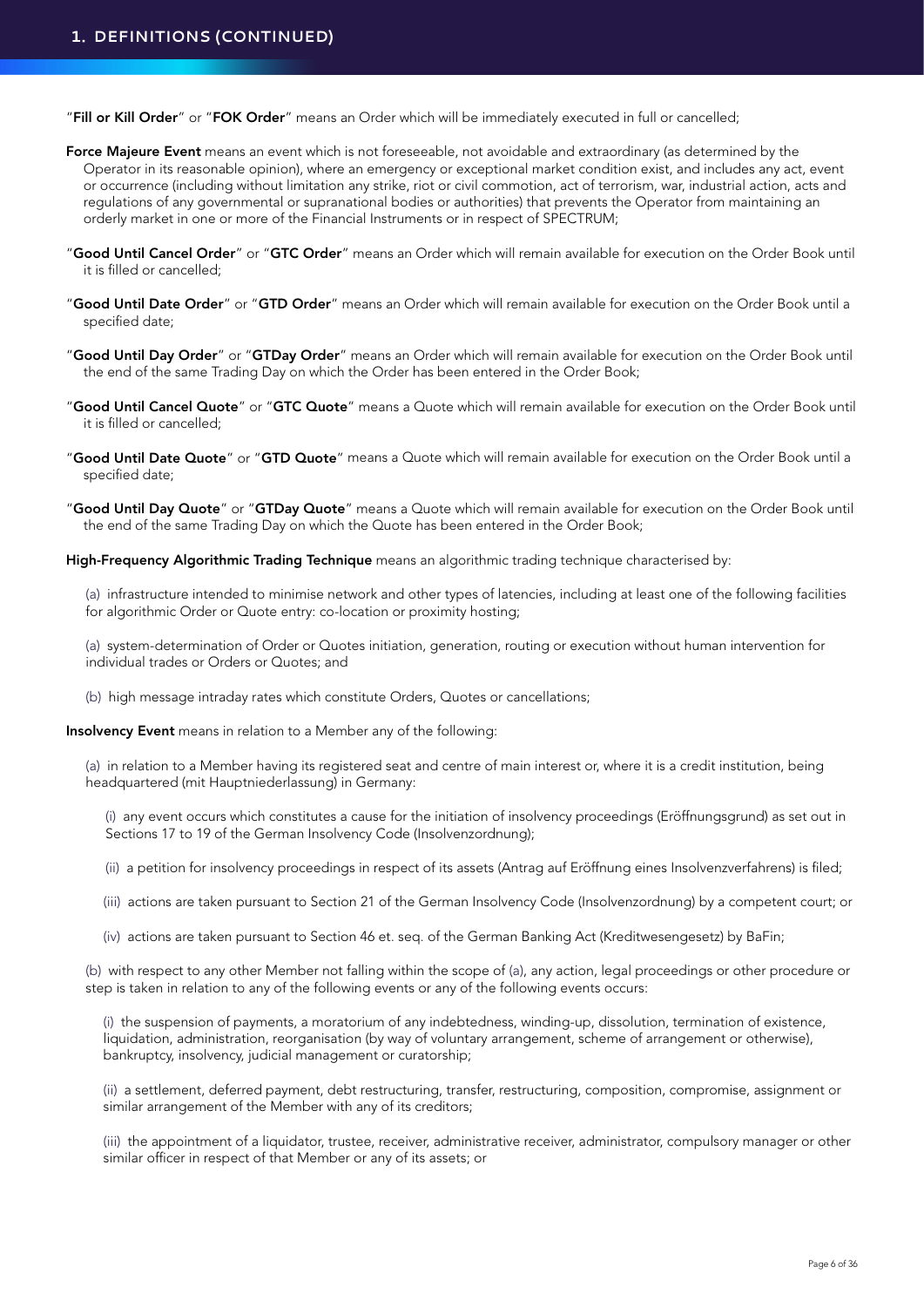(iv) any analogous procedure or step is taken in any jurisdiction, provided that this Paragraph (b) shall not apply to any procedure or step taken in relation to a solvent reorganisation of the relevant Member;

- "Immediate or Cancel Order" or "IOC Order" means an Order which is immediately executed and, if only partially filled, the remainder of the Order that has not been filled is cancelled;
- Limit Order means a buy or sell Order with a price limit and executed at the specified price or better;
- MAR means Regulation (EU) 596/2014 on Market Abuse;
- Market Maker means a person who is, on a continuous basis, willing to deal on own account by buying and selling Financial Instruments against that person's proprietary capital at prices defined by that person;
- Market Order means an unlimited buy or sell Order which will be executed at the best available price;
- Market Maker Agreement means a binding written agreement between the Operator and a Member pursuing a market making strategy on SPECTRUM;
- Market Making Member means a person who is a Market Maker and meets the Eligibility Criteria as set out in Rule 5.13 and has entered into a Membership Agreement and a Market Maker Agreement with the Operator;
- Member means either a Standard Member or a Market Making Member;
- Membership Agreement means the agreement entered into between the Operator and each Member as amended by the parties to that agreement from time to time;
- Membership Applicant means a person which applies to become a Member;
- **MIFID** means Directive 2014/65/EU on Markets in Financial Instruments:
- MiFID Instrument means those instruments specified in Section C of Annex I of MiFID;
- MiFIR means Regulation (EU) 600/2014 on Markets in Financial Instruments;
- Multilateral Trading Facility or MTF means a multilateral trading system, operated by an investment firm or a market operator which brings together multiple third party buying and selling interests in MiFID Instruments – in the system and in accordance with non-discretionary rules – in a way that results in a contract;
- Order means any of the order types set out in Rule 6.3(a) to either buy or sell a Financial Instrument, as submitted to the Operator by a Standard Member;
- Order Book means a facility operated by SPECTRUM for the electronic submission and automatic execution of Orders and/or Quotes;
- Organised Trading Facility or OTF means a multilateral system which is not a Regulated Market or an MTF and in which multiple third-party buying and selling interests in bonds, structured finance products, emission allowances or derivatives are able to interact in a way that results in a contract;

#### Operator means SPECTRUM GmbH;

- Passive Order means an Order which cannot be executed immediately upon its entry and therefore remains in the Order Book until it is fully executed, cancelled or expires;
- Passive Quote means a Quote which cannot be executed immediately upon its entry and therefore remains in the Order Book until it is fully executed, cancelled or expires;
- Product Liability Act means the German Product Liability Act of 15 December 1989, as amended from time to time;
- Prohibited Behaviour means the behaviour described in Rule 6.18;
- Quote means the quote type set out in Rule 6.3(b) to buy and sell a Financial Instrument, as submitted to the Operator by a Market Making Member;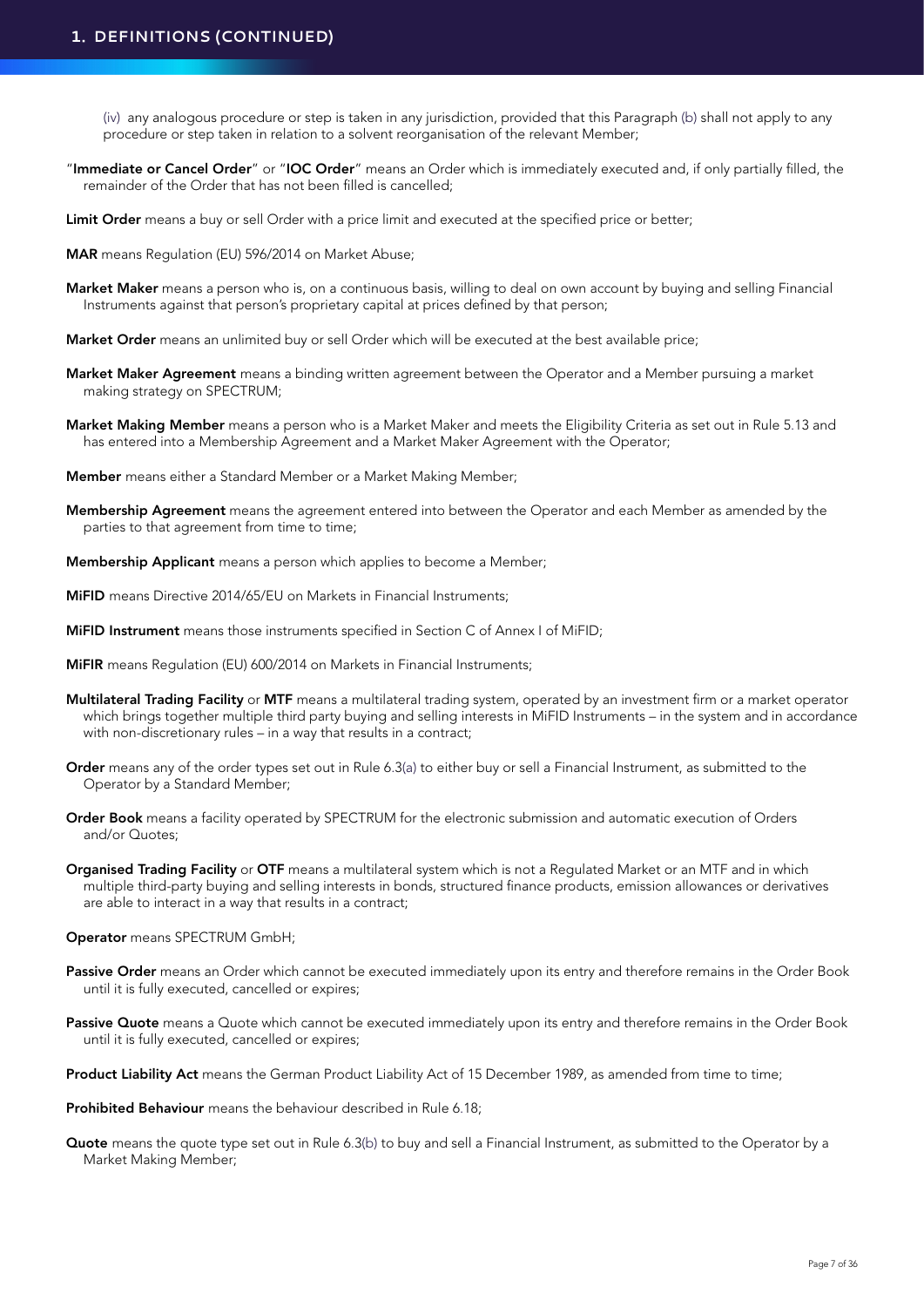# **1. DEFINITIONS (CONTINUED)**

Requlated Market means a multilateral system operated and/or managed by a market operator, which brings together or facilitates the bringing together of multiple third-party buying and selling interests in MiFID Instruments – in the system and in accordance with its non-discretionary rules – in a way that results in a contract, in respect of the MiFID Instruments admitted to trading under its rules and/or systems, and which is authorised and functions regularly and in accordance with Applicable Regulations;

Requlator means any competent authority of any EEA Member State as defined in Article 4(1) subpara. 26 MiFID;

- Representative means any director, officer, employee or agent of the Operator;
- Rulebook means the provisions of this SPECTRUM rulebook, as amended from time to time. The current valid version of the rulebook is available on the Website;
- Rules means the rules contained in the Rulebook and the provisions contained in the Membership Agreement and the Market Maker Agreement but, for the avoidance of doubt, not the Trading Manual, any other rules or documents and any Website Notices posted by the Operator referenced herein;

Site means any premises at which a Member performs any part of its activity that relates to SPECTRUM;

Special Market Conditions means (as determined by the Operator):

(a) events or circumstances which affect or may affect the orderly trading on SPECTRUM;

 (b) other market disruptions (e.g. the suspension or closure of any market) which render impossible or impracticable the orderly determination of prices on SPECTRUM; or

 (c) events or circumstances which establish non-tolerable insecurity, volatility or risks with regard to Orders, Quotes or Transactions or the trading on SPECTRUM;

- Standard Member means a person that meets the Eligibility Criteria as set out in Rules 5.7 and 5.10 and has entered into a Membership Agreement with the Operator;
- Suspension Event means the occurrence of an event which, in the determination of the Operator, constitutes a substantial reason for suspending or removing from trading a Financial Instrument, including any of the following events:
	- (a) the Operator is requested by a Regulator to suspend or remove from trading a Financial Instrument;
	- (b) a Financial Instrument no longer complies with the Rules;

 (c) a Financial Instrument or its Underlying Instrument has been suspended or removed from trading on another Trading Venue (where suspension may continue even if the suspension on the other Trading Venue is lifted);

(d) market volatility of a Financial Instrument needs to be prevented or halted to ensure fair and orderly trading on SPECTRUM;

 (e) there is a suspicion of market abuse within the meaning of MAR or of non-disclosure of inside information violating Article 17 MAR with regard to a Financial Instrument and/or with respect to the Underlying Instrument to which a Financial Instrument relates;

 (f) a take-over bid was published with regard to the issuer of the Financial Instrument and/or with respect to the Underlying Instrument to which a Financial Instrument relates;

 (g) the occurrence of an excessive movement in the level of a Financial Instrument and/or with respect to the Underlying Instrument to which a Financial Instrument relates or the Operator's anticipation (acting reasonably) of the occurrence of such a movement; or

 (h) the occurrence of Special Market Conditions with respect to a Financial Instrument and/or with respect to the Underlying Instrument to which a Financial Instrument relates;

System means all computer hardware and software, equipment, network facilities and other resources and facilities needed to enable the Member to use SPECTRUM;

Trading Day means the Trading Hours of SPECTRUM;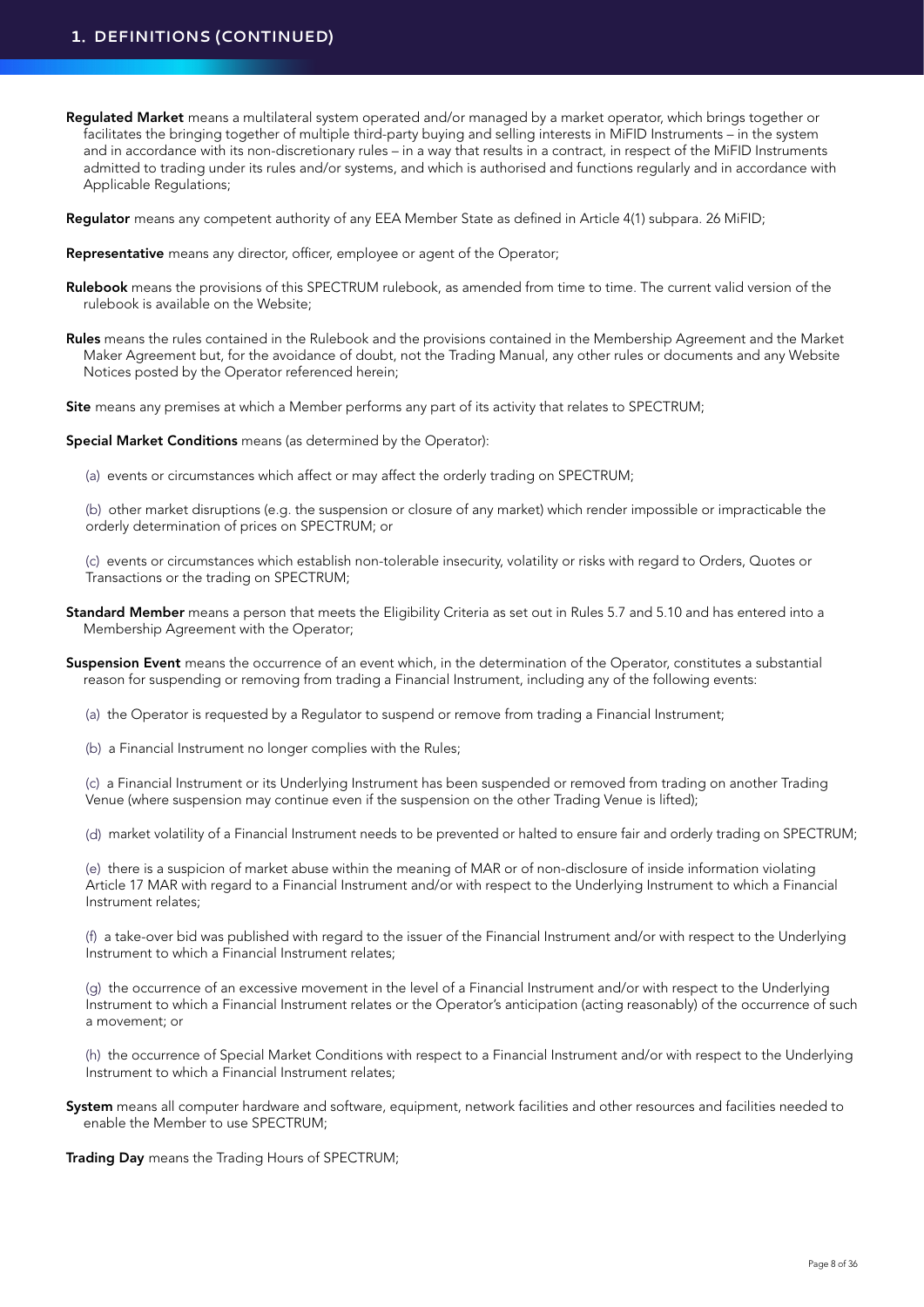Trading Hours means the SPECTRUM operating hours as determined by the Operator and published on its Website;

Trading Manual means the non-binding manual which will be published by the Operator on its Website from time to time setting out guidance and practical information on SPECTRUM, as amended by the Operator from time to time;

Trading Venue means a Regulated Market, an MTF or an OTF;

- Transaction means a binding legal agreement for the purchase and sale of one or more Financial Instrument(s) entered into via SPECTRUM in accordance with Rule 6.5;
- Turbo Warrant means a leveraged derivative in the form of a transferable security held in custody by a CSD that expires if the price of the Underlying Instrument falls below (in the case of knock-out calls) or exceeds (in the case of knock-out puts) a predetermined knock-out barrier;
- Underlying Instrument means an instrument which may be a MiFiD Instrument or any other suitable instrument or asset relating to an Eligible Financial Instrument in a way that the price or other value measure of such instrument correlates with the price of the Eligible Financial Instrument and is, in the view of the Operator, reliably determined and publicly available;
- Underlying Market means the Trading Venue on which the Operator determines a Financial Instrument or related Underlying Instrument is primarily admitted to trading;

Website means the SPECTRUM website;

Website Notice means any written communication, labelled as such and published by the Operator on the Website.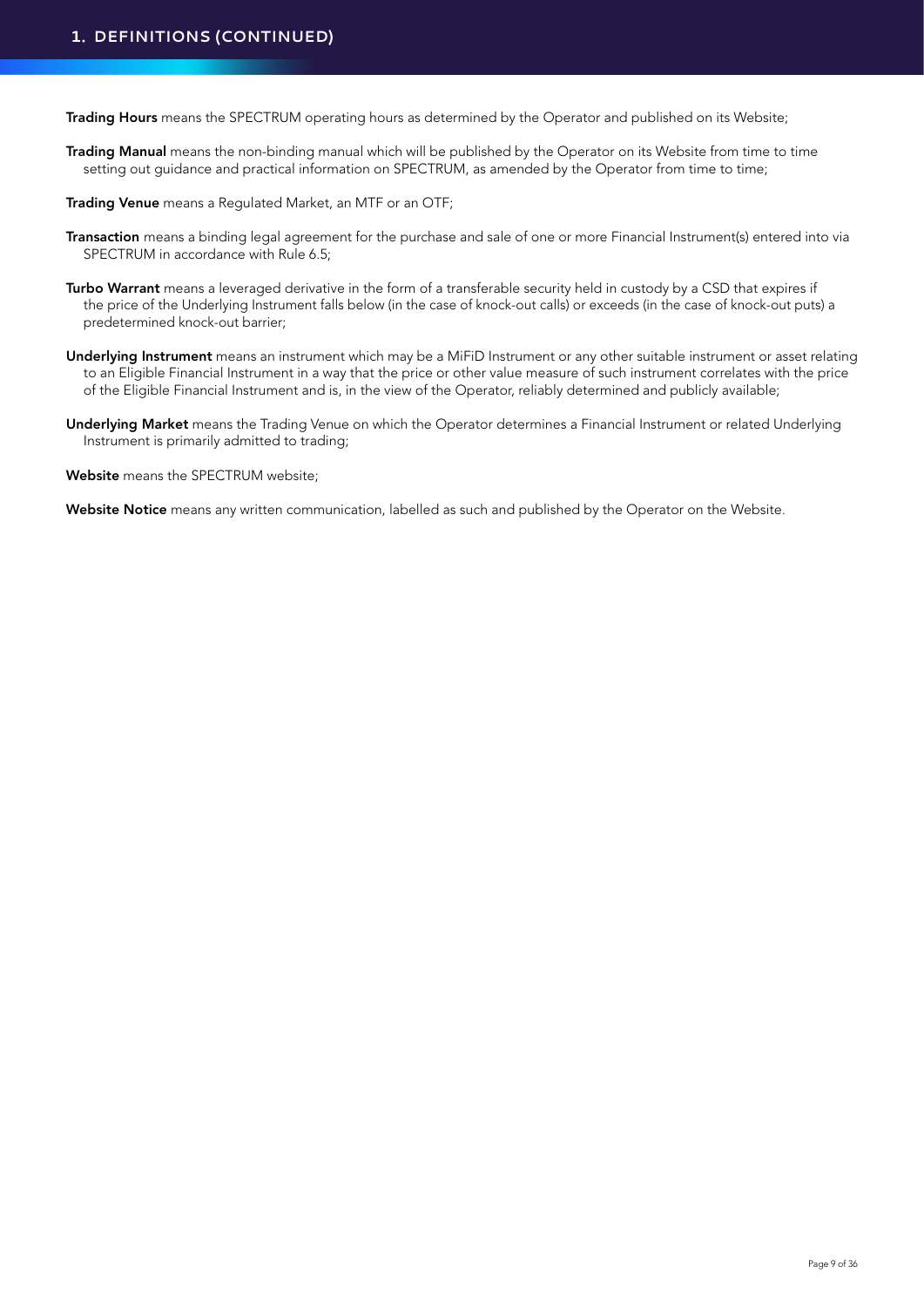2.1 References in the Rules to any statute or statutory instrument or Applicable Regulations include any modification, amendment, extension or re-enactment thereof, as in force from time to time.

2.2 A reference in the Rules to a "document" shall be construed to include any electronic document.

2.3 The singular includes the plural and vice versa as the context admits or requires.

2.4 In the event of any conflict or inconsistency between the Membership Agreement, the Market Maker Agreement, and/or the Rulebook:

(a) the Rulebook shall prevail over the Membership Agreement and the Market Maker Agreement; and

(b) the Market Maker Agreement shall prevail over the Membership Agreement.

2.5 The Rules are subject to Applicable Regulations so that:

(a) if there is any conflict between the Rules and any Applicable Regulations, the latter will prevail;

 (b) nothing in the Rules shall exclude or restrict any obligation which the Operator has to a Member under Applicable Regulations;

 (c) the Operator may take or omit to take any action the Operator considers necessary to ensure compliance with or mitigate any loss incurred as a result of any Applicable Regulations, provided that it shall – where possible – take into account the interests of any Member affected thereby;

 (d) all Applicable Regulations and whatever the Operator does or fails to do in order to comply with them or mitigate any loss incurred as a result of (c) above will be binding on the Member; and

 (e) such actions that the Operator takes, omits to take or fails to take for the purpose of complying with or mitigating any loss incurred as a result of any Applicable Regulation shall, subject to Rule 18.2, not render the Operator or any Representative liable.

2.6 The Rules may from time to time and in accordance with Applicable Regulations be interpreted by the Operator by posting Website Notices which shall be binding for all Members. Such interpretation shall not constitute an amendment to the Rules as described in Rules 3.1 to 3.3.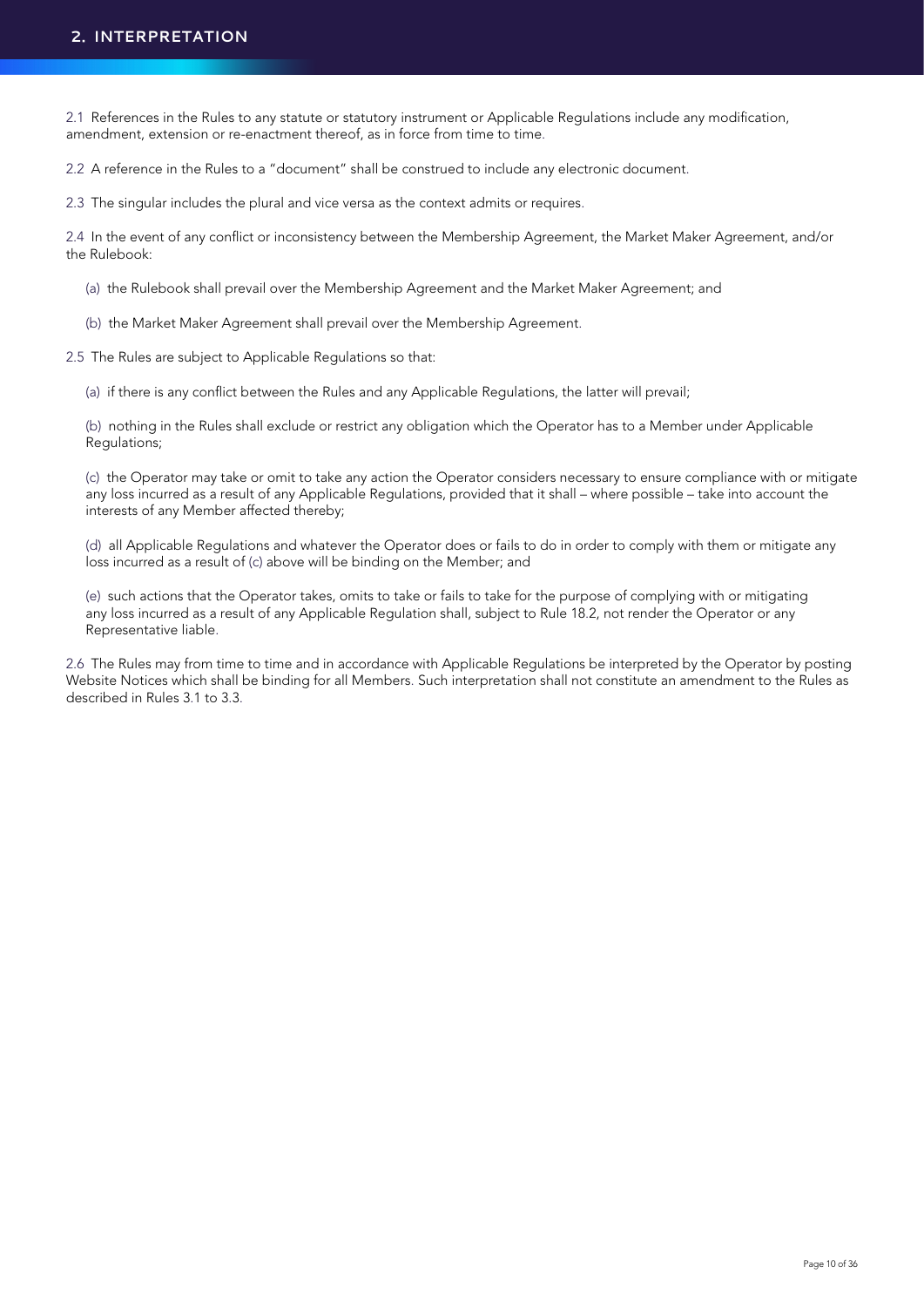#### **AMENDMENTS TO THE RULES**

3.1 The Operator reserves the right to amend the Rules by posting such amendments in a Website Notice at any time. Unless otherwise required by a Regulator or by Applicable Regulations, amendments to the Rules shall not apply retrospectively and the Operator will, subject to the following sentence, post a Website Notice at least ten (10) Business Days prior to the respective effective date of the amendment. If the amendments to the Rules are (i) editorial changes or amendments, (ii) changes or amendments of an administrative or operative nature, (iii) changes or amendments necessary to comply with Applicable Regulations, as well as (iv) changes or amendments due to Special Market Conditions, the Operator will post a Website Notice at least five (5) Business Days prior to the respective effective date of the amendment. In the case of Special Market Conditions, the amendments of the Rules shall take immediate effect if it would be impossible for the Operator to comply with the Rules without such amendment and the Operator explicitly provides for such immediate effect in the Website Notice.

3.2 Each Member affected by such amendments may submit in writing to the Operator comments to any amendments of the Rulebook (including the reasoning for such comments) within a period of five (5) Business Days (or in the cases described in Rule 3.1 sentence 2, within a period of three Business Days) after the Operator has posted a Website Notice of such amendments. The Operator shall assess these comments taking into account the interests of all Members and consider to implement such comments without having the obligation to do so. If the Operator decides to implement such comments the relevant amendments will be published again in accordance with the notice period set forth in Rule 3.1 sentence 2 above provided that there will, however, be no new assessment of comments of Members pursuant to this Rule 3.2.

3.3 Each Member accepts the amendments to the Rules, unless it objects by notice to the Operator within the period set forth in Rule 3.2 stating the reasons for such objection. In each Website Notice, the Operator will inform about the legal consequences of not objecting to the relevant amendment. The right to terminate a Membership Agreement or a Market Maker Agreement shall remain unaffected.

# **ACCESS TO SPECTRUM**

3.4 The provision of access to SPECTRUM is an Electronic Trading Service.

3.5 The Electronic Trading Service is provided on an execution only basis in respect of Orders entered into by a Standard Member or Quotes entered into by a Market Making Member through the Electronic Trading Service. The Operator does not provide any advice or recommendation in respect of Orders or Quotes entered into through the Electronic Trading Service. The Member is solely responsible for any investment or trading decisions made in relation to any Order or Quote, as relevant, entered into through any Electronic Trading Service and the Operator is not responsible for determining whether any such Order or Quote is suitable, appropriate or advisable, either for the Member or for any person or entity on whose behalf the Member uses any Electronic Trading Service.

3.6 The Operator may not be able to provide the Electronic Trading Services, if an Electronic Trading Services Outage Event has occurred. The Operator shall not be liable for not providing the Electronic Trading Services as long as such Electronic Trading Services Outage Event is continuing. The Operator shall also not be liable to a Member for any malperformance or nonperformance of the Electronic Trading Services resulting from the Member's:

- (a) non-compliance with the Rules;
- (b) alteration of the Electronic Trading Services without being instructed or allowed to do so by the Operator;
- (c) use of the Electronic Trading Services for purposes other than the ones agreed between the Operator and the Member;

 (d) use of old versions of certain software components that are no longer supported by the Operator, provided that the Operator has notified the Member reasonably in advance about such cessation of support; and

 (e) use of software or hardware in combination with the Electronic Trading Services that the Operator has not released for such use.

3.7 Access to the Electronic Trading Service will be subject to Applicable Regulations. The Operator may terminate or suspend access to the Electronic Trading Service in case of non-compliance with Applicable Regulations in accordance with Rules 11.6 to 11.11.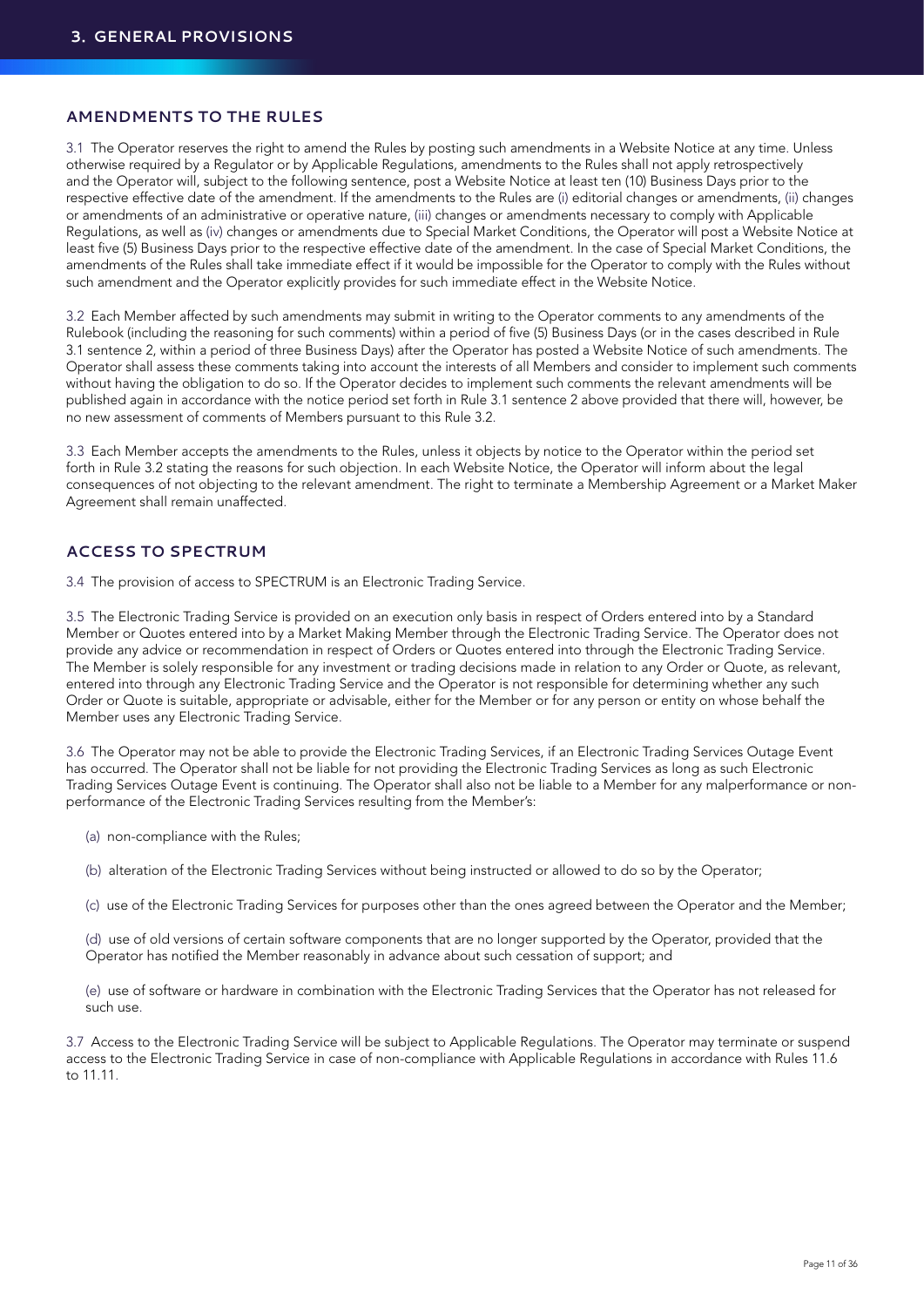3.8 Prior to its first use of an Electronic Trading Service, the Member shall submit in writing the names of its Authorised Users to the Operator. The Member shall:

 (a) maintain at all times a log of all Authorised Users and inform the Operator immediately of any changes to the Authorised Users in order to allow the Operator to take appropriate security measures;

 (b) take all reasonable steps to ensure that no Authorised User leaves at any time the terminal from which it has accessed any Electronic Trading Service or lets anyone else use such terminal until it has logged off the Electronic Trading Service and, if connected to an open network, that each Authorised User closes down its web browser before leaving its terminal unattended; and

 (c) provide the Operator with such details of the relevant Authorised User(s) as the Operator may require under Applicable Regulations.

3.9 The Member is responsible for controlling its access to the Electronic Trading Service and accepts to be bound by all actions taken through the Electronic Trading Service, including all Orders and Quotes, as relevant, entered into via the Electronic Trading Service.

3.10 The Member shall synchronize its business clocks, including computer system clocks, prior to its first use of the Electronic Trading Service, and shall maintain the synchronization of such business clocks, in each case in in accordance with Applicable Regulations.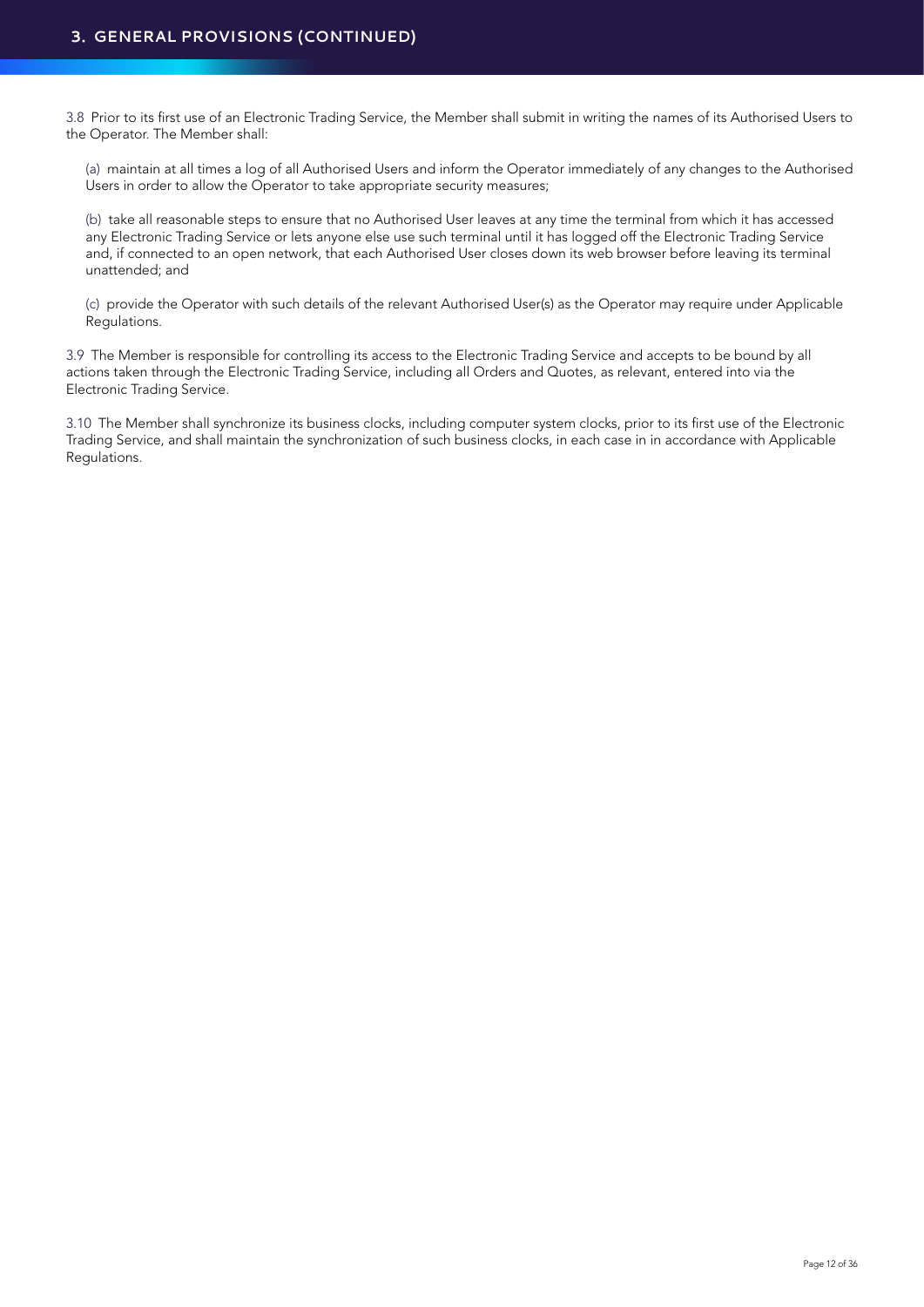# **PROCESS FOR ADMISSION OF FINANCIAL INSTRUMENTS TO TRADING**

4.1 The Operator may decide to admit Eligible Financial Instruments to trading on SPECTRUM upon application of a Financial Instrument Applicant. The Operator may also admit Eligible Financial Instruments to trading on SPECTRUM which are not subject to an application.

4.2 When applying for admission of an Eligible Financial Instrument, the following documents shall be submitted by the Financial Instrument Applicant to the Operator:

 (a) a copy of the prospectus and the prospectus approval certificate issued by the relevant domestic or foreign authority or a declaration from the Financial Instrument Applicant in writing that the relevant Eligible Financial Instrument is not subject to a prospectus requirement, as applicable; and

 (b) a declaration in writing that to the best knowledge of the Financial Instrument Applicant no significant events that may influence the valuation of the Eligible Financial Instrument has occurred since the prospectus approval, if applicable.

The application for admission of an Eligible Financial Instrument shall be submitted to the Operator in text form in English. The application must indicate the entity and the registered office of the issuer, including its legal entity identifier (LEI).

4.3 The Financial Instrument Applicant shall submit reference data in accordance with the requirements of Article 4 MAR regarding the Eligible Financial Instrument that is subject to the admission together with the application.

4.4 The Operator shall decide on the admission of Eligible Financial Instruments within ten (10) Business Days upon application.

4.5 Where the application for admission relates to Eligible Financial Instruments subject to an issuance programme, the admission shall involve all Eligible Financial Instruments issued under such programme within twelve months following the decision on the admission.

4.6 The Operator shall post a Website Notice regarding the admission of an Eligible Financial Instrument. The Operator will update the list of Financial Instruments which is available on its Website.

## **SUSPENSION OR REMOVAL OF FINANCIAL INSTRUMENTS FROM TRADING**

4.7 The Operator may suspend trading in, or remove from trading, any Financial Instrument at any time if a Suspension Event has occurred taking into account the Members' interests and the interests in the orderly functioning of SPECTRUM.

4.8 Subject to Applicable Regulations, the Operator will notify Members, where possible in advance, of any such suspension or removal by posting a Website Notice.

4.9 During suspension or upon removal from trading of any Financial Instrument, Members may not submit Orders or Quotes, as relevant, and no Transactions relating to that Financial Instrument shall be entered into. All outstanding and unexecuted Orders or Quotes in a suspended or removed Financial Instrument will be cancelled, and any new Orders or Quotes will be rejected by SPECTRUM.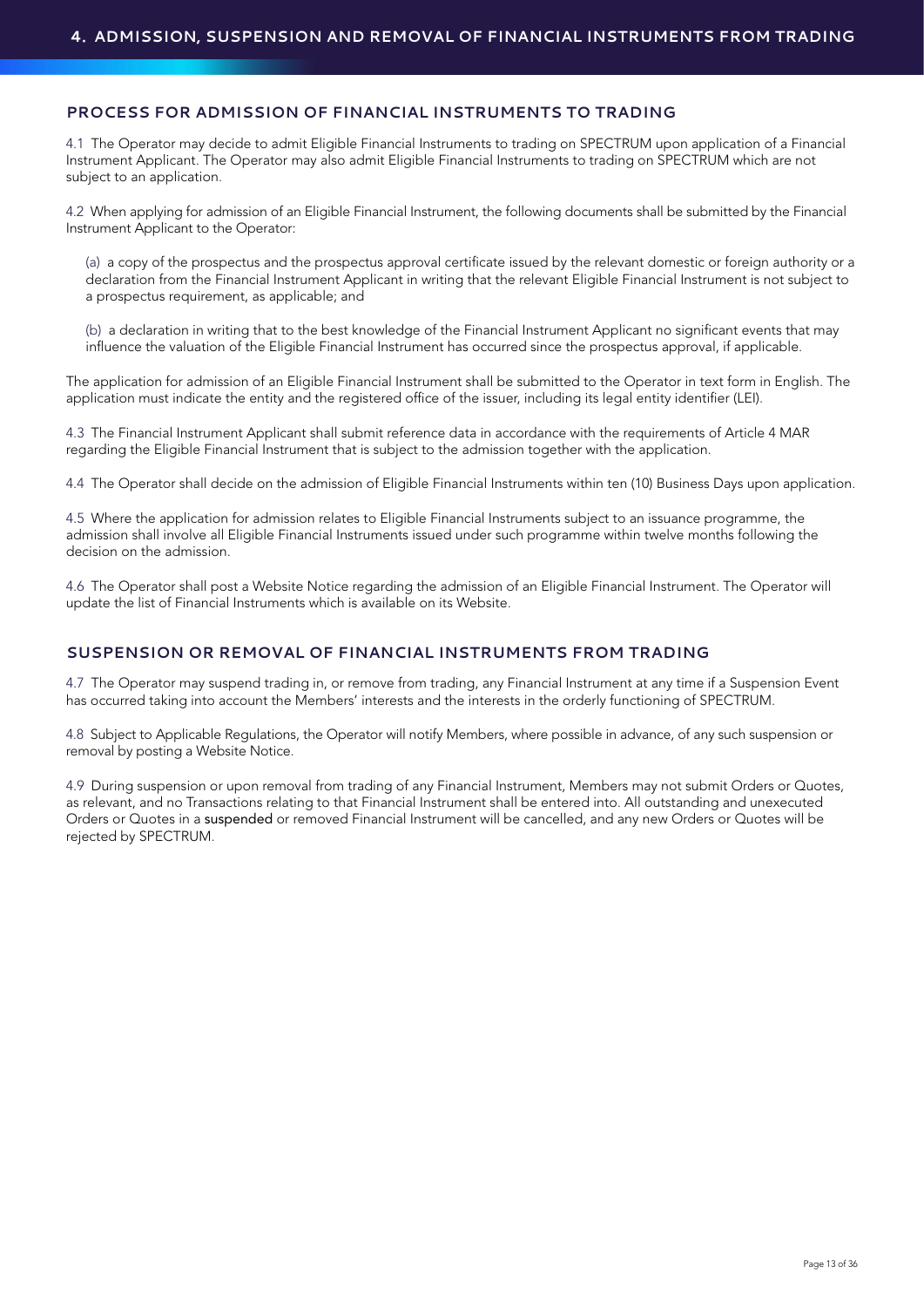5.1 Members of SPECTRUM may either be Standard Members or Market Making Members. All Members must comply with the General Membership Eligibility Criteria as set out in Rule 5.7 at all times. Standard Members must also comply with the Standard Membership Eligibility Criteria as set out in Rules 5.10 to 5.12 at all times. Market Making Members must also comply with the Market Making Membership Eligibility Criteria as set out in Rule 5.13 at all times.

5.2 The Operator will admit Membership Applicants who meet the Eligibility Criteria below for admission as Standard Members or Market Making Members on SPECTRUM. The Operator may reject a Membership Applicant if it determines that the Membership Applicant fails to meet the relevant Eligibility Criteria.

5.3 Membership Applicants must submit the following to the Operator:

- (a) a completed SPECTRUM application form;
- (b) a signed Membership Agreement;
- (c) a list and details of key contacts;
- (d) a list of Authorised Users; and

 (e) any additional information reasonably required by the Operator to enable it to assess whether a Membership Applicant meets the relevant Eligibility Criteria or otherwise in connection with the application.

5.4 The Member acknowledges that, in order to comply with the Applicable Regulations, the Operator may require evidence of the identity of the Member. If the Member does not provide the Operator with satisfactory evidence of its identity, the Operator may suspend or terminate the Member's admission in accordance with Rules 11.6 to 11.11.

5.5 The Operator may publish the list of the Members together with appropriate contact details.

5.6 A Member may not assign, pledge or otherwise transfer or purport to assign, pledge or otherwise transfer its rights or obligations under the Rules (including its Membership or any Transactions governed by the Rules) or any rights and claims thereunder without the prior written consent of the Operator, and any purported assignment, pledge or transfer in violation of these Rules shall be void.

# **GENERAL MEMBERSHIP ELIGIBILITY CRITERIA**

5.7 Each Member must at all times satisfy the following Eligibility Criteria and be able to demonstrate by submitting appropriate statements and documents (e.g. curriculum vitae, criminal records or statement of good repute) that it does so to the Operator's reasonable satisfaction. Each Member must, in particular:

- (a) be of sufficient good repute;
- (b) have a sufficient level of trading ability, competence and experience;

 (c) engage, on a commercial basis, (i) in the purchase and sale for own account, (ii) in the purchase and sale on its own behalf for the account of third parties, or (iii) act as intermediary regarding the purchase and sale, in each case with respect to instruments capable of being traded on a Trading Venue;

(d) conduct its business on a scale which requires a commercially organised business undertaking;

 (e) have reliable persons in its management which according to applicable laws, its articles or shareholder agreement (Satzung, Gesellschaftsvertrag) are charged with managing and representing it and at least one of these persons has the professional qualification for securities or commodities exchange trading;

(f) ensure that the timely and orderly settlement of Transactions is secured;

 (g) provide evidence that its own funds amount to at least EUR 50,000, unless it is (i) a credit institution, (ii) a financial services institution or (iii) an undertaking pursuant to § 53 para (1) sentence 1 or § 53b para (1) sentence 1 of the German Banking Act (KWG) and is authorized to conduct financial commission business (Finanzkommissionsgeschäft) within the meaning of § 1 para (1) sentence 2 no. 4 KWG or to provide financial services within the meaning of § 1 para. (1a) sentence 2 no. 1 to 4 KWG; own funds in this respect are only the paid-in capital, the reserves (after deduction of any withdrawals of the owner or the general partners, the loans granted to them as well as any excess of debt over assets in the free assets of the owner);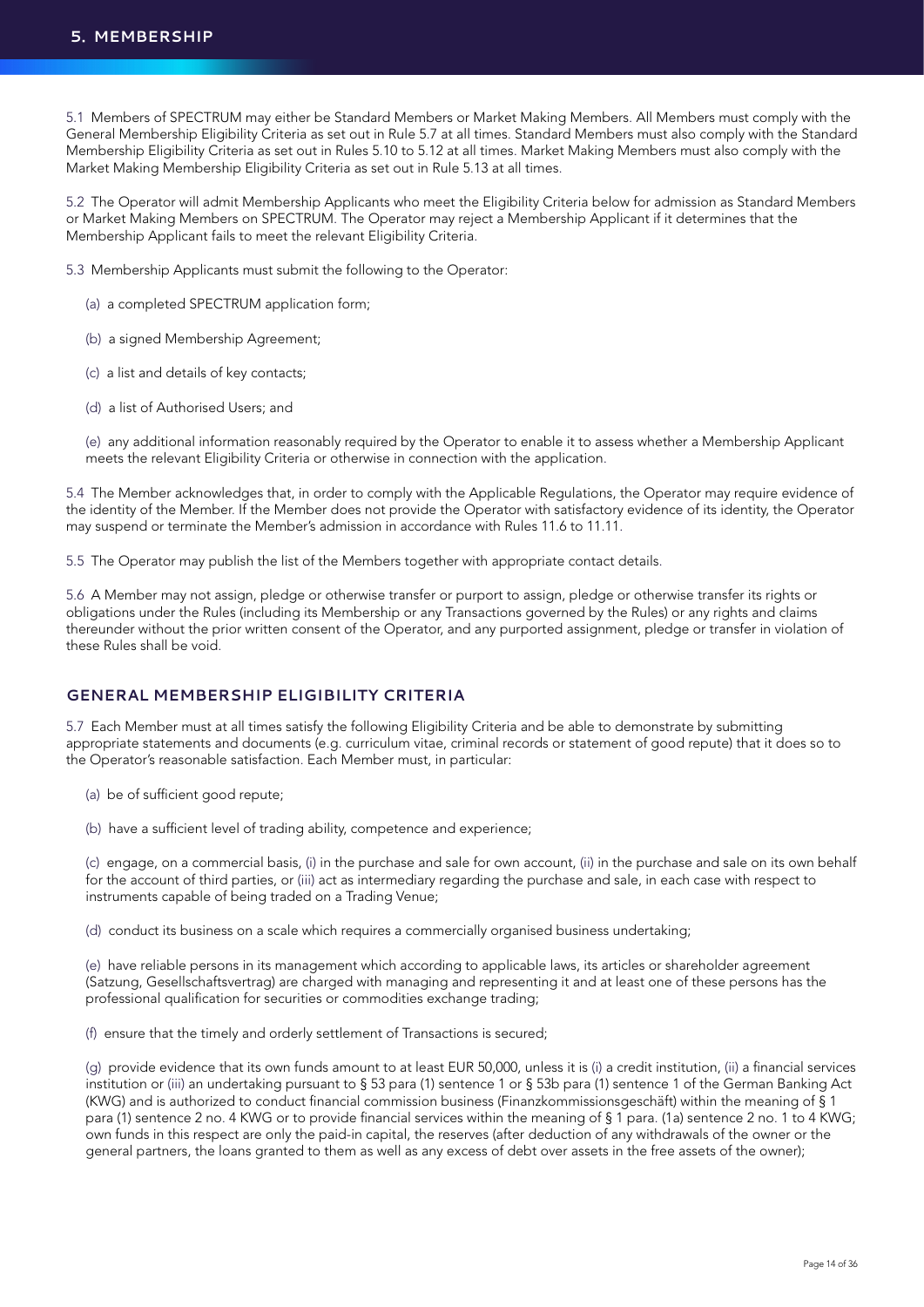(h) if it is subject to own fund requirements under the CRD IV and the CRR, provide evidence that it meets the own fund requirements pursuant to the CRD IV and the CRR;

(i) have sufficient resources for the role it is to perform with respect to SPECTRUM;

(j) have adequate organisational arrangements for its business and in order to comply with the Rules;

(k) have in place appropriate technology and Systems to enable it to access SPECTRUM;

(l) meet all Applicable Regulations;

(m) have systems and controls in place for the monitoring of its trading and the management of its risk;

(n) comply with any minimum capital or prudential requirements as requested by the Operator from time to time;

 (o) have ensured that it, and each of its officers, employees and agents, has complied with all duties and obligations imposed by Applicable Regulations;

 (p) have ensured that any information, statement or representation made by it or any of its officers, employees or agents to the Operator is true and accurate at all times;

 (q) have ensured that each officer, employee and agent who has access to SPECTRUM is given appropriate training and supervision in relation to its use of SPECTRUM; and

(r) not be inconsistent with the operation and maintenance of an efficient, fair and orderly market on SPECTRUM.

5.8 Any failure of a Member to comply with criteria and requirements set out in these Rules, the Membership Agreement or the Market Maker Agreement, as relevant, at any time will constitute a cause for temporary and/or long term suspension of the Member from carrying out any trading on SPECTRUM.

5.9 Each Member agrees to provide and/or allow the Operator to access all information arising out of or related to its activity on SPECTRUM upon reasonable request of the Operator. Subject to Applicable Regulations, each Member will permit the Operator and any Representative subject to the confidentiality requirements set out in Rule 16:

 (a) to have access to any Site and to have access in the Site to the Member's data and personnel as is reasonably required in order to inspect and take copies of such data and information;

 (b) to review the Member's strategies and algorithmic trading technique including High-Frequency Algorithmic Trading Technique at any time; and

(c) to review the Member's business continuity plan.

## **STANDARD MEMBERSHIP ELIGIBILITY CRITERIA**

5.10 In addition, Standard Members must be either:

 (a) a credit institution or investment firm authorised or regulated by a Regulator with permission to carry on its activities on SPECTRUM in compliance with the Rules; or

 (b) such other person who is otherwise licensed by a Regulator to the extent necessary (including in each relevant jurisdiction) to conduct business on SPECTRUM or does not require any such license for such purpose. The Operator will not accept applications for membership of Membership Applicants that cannot prove to the Operator that they are subject to supervision comparable to EU standards, in particular with respect to:

(i) supervision of investment activity; and

(ii) information sharing and co-operation between the supervisory authority of the relevant jurisdiction and BaFin.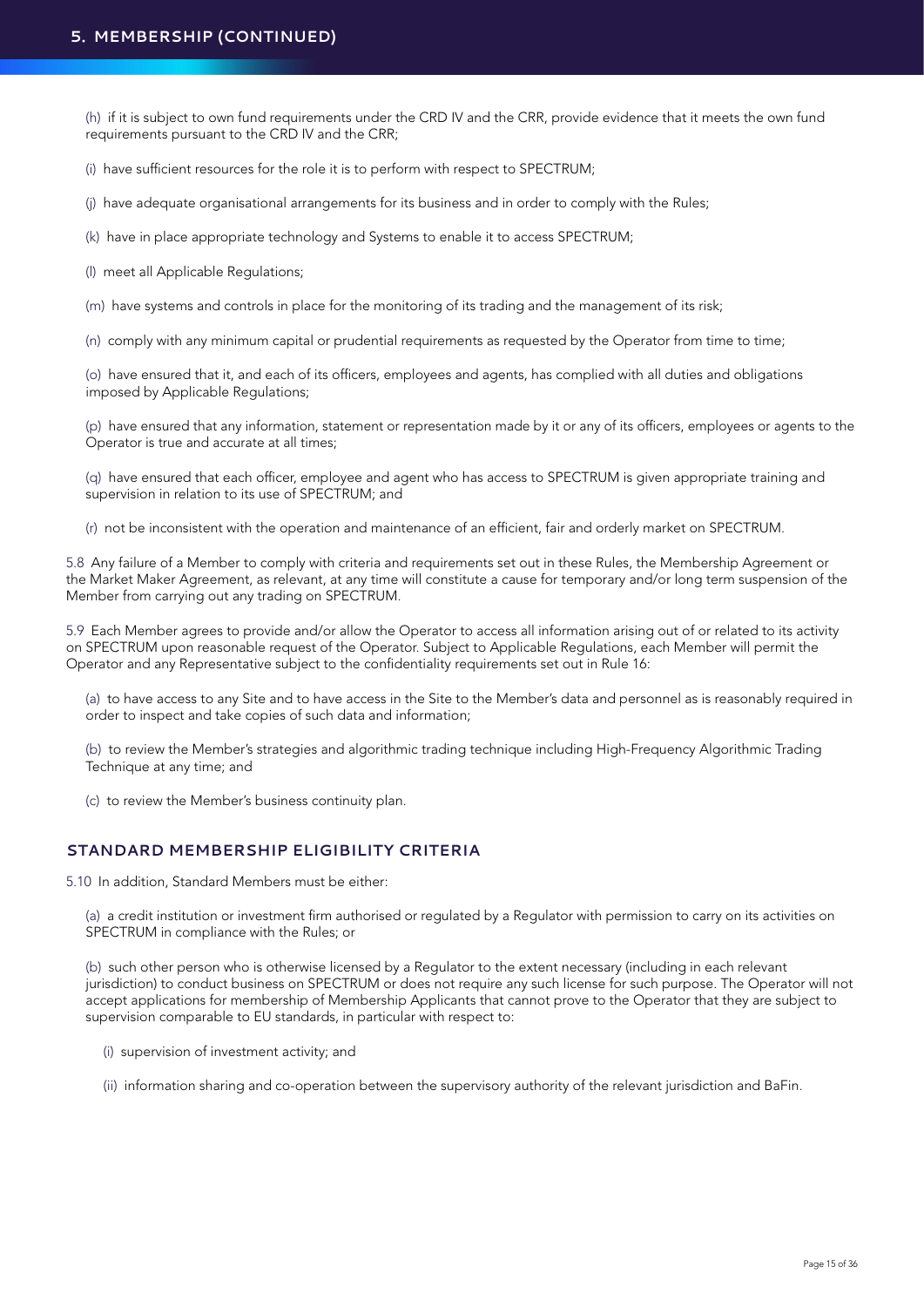5.11 Standard Members will only execute Orders on behalf of their Clients on a principal basis or on a riskless principal basis. A Standard Member will not engage in trading activities on SPECTRUM in its sole own interest.

5.12 Standard Members may not be Market Making Members or engage in conduct that has the characteristics of the activity of a Market Maker on SPECTRUM.

# **MARKET MAKING MEMBERSHIP ELIGIBILITY CRITERIA**

5.13 In addition, each Market Making Member must:

 (a) be a credit institution or investment firm authorised or regulated by a Regulator with permission to carry on its activities on SPECTRUM in compliance with the Rules; or

 (b) be such other person who is otherwise licensed by a Regulator to the extent necessary (including in each relevant jurisdiction) to conduct business on SPECTRUM or does not require any such license for such purpose; as well as

(c) have entered into a Market Maker Agreement with the Operator; and

 (d) comply with the specified obligations provided for in the Market Maker Agreement following requirements as further prescribed by the Operator from time to time.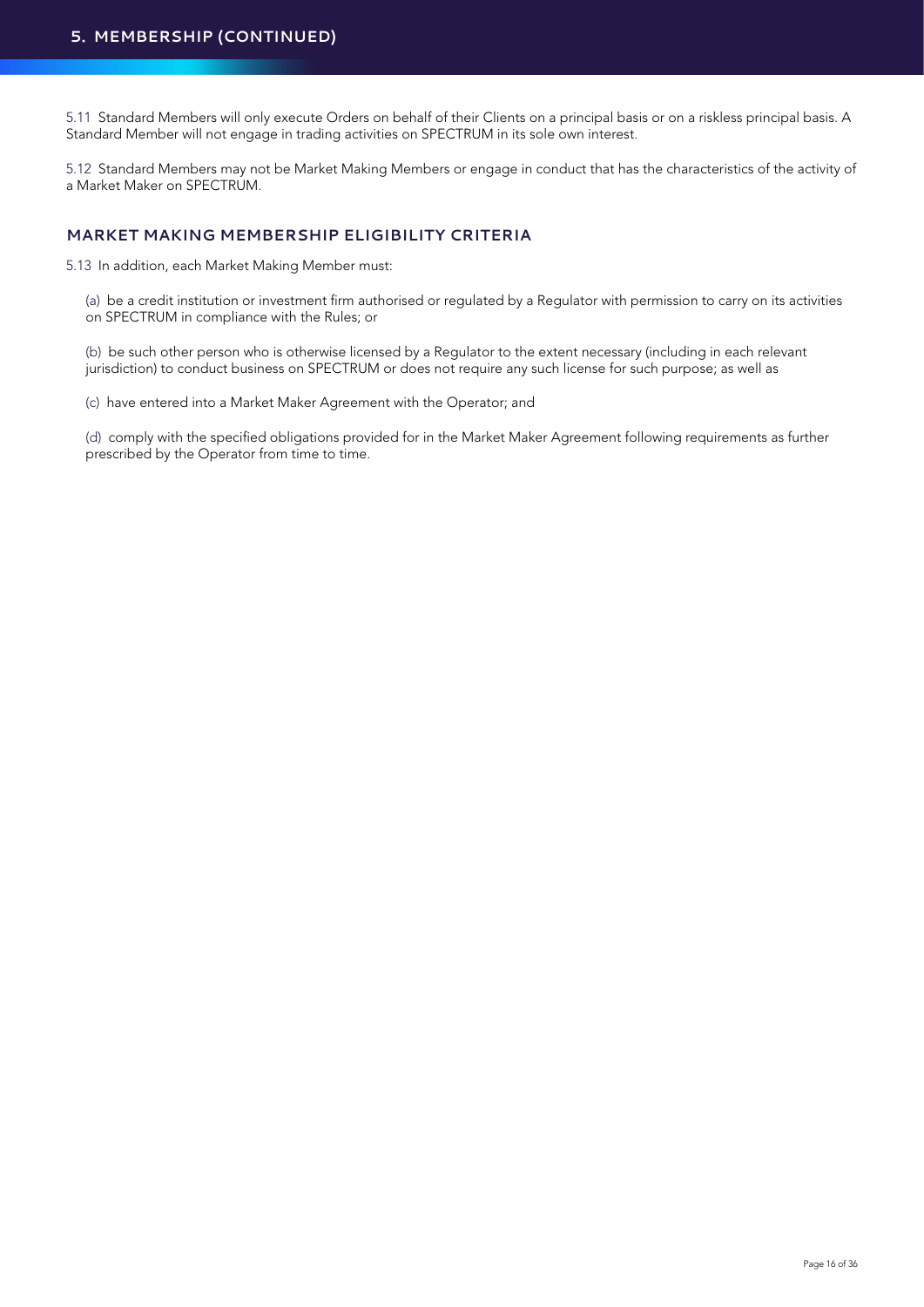## **MATCHING PRINCIPLES**

6.1 All Orders and Quotes shall be ranked according to their limits, date and time of entry. All Orders and Quotes entered into the Systems of SPECTRUM shall be marked by the System with a time stamp and an identification number. Amendments to an Order or Quote shall result in a new chronological ranking in the Order Book if such amendments concern the limits or the lot sizes of the Order or Quote. An amendment that decreases the lot sizes shall keep its original chronological ranking within the Order Book.

6.2 Orders and Quotes entered into the Order Book which can be executed against one another shall be matched on a continuous basis. Matching shall be carried out in accordance with the following matching principles:

(a) During continuous trading, each incoming Order shall be checked immediately for possible execution against Orders or Quotes on the opposite side of the Order Book and each incoming Quote shall be checked immediately for possible execution against Orders on the opposite side of the Order Book.

 (b) Orders and Quotes in the Order Book shall be executed according to the execution priority principle, in accordance with the type of orders or type of quotes.

 (c) The Orders shall be ranked initially according to the limit. After that, the highest bid limit and/or lowest ask limit shall be ranked as the highest priority.

 (d) In case the Order Book contains multiple Orders and Quotes with the same price on the same side of the Order Book such Orders and Quotes shall be processed in the chronological order of their time stamp with the Order or Quote entered first receiving highest priority.

 (e) Orders will be matched at the best available matching price with either a Quote or an Order and a Quote will only be matched at the best available matching price with an Order.

 (f) An Aggressive Order or an Aggressive Quote will be executed at the better price if any Passive Order or Passive Quote is available on the Order Book.

#### **CONCLUSION OF TRANSACTIONS**

6.3 In continuous trading Orders and Quotes can be submitted to SPECTRUM:

(a) an Order can be entered as Limit Order or as Market Order:

 (i) Limit Orders shall be submitted in the form of a GTC Order, a GTDay Order, a GTD Order, a IOC Order or a FOK Order; and

 (ii) Market Orders shall be submitted in the form of a IOC Order or a FOK Order, in each case as specified by the Standard Member.

 (b) Quotes are submitted by a Market Making Member pursuant to its obligations as Market Maker on SPECTRUM in accordance with the Market Maker Agreement. A Quote:

(i) shall be submitted in the form of a GTC Quote, a GTDay Quote or a GTD Quote;

 (ii) shall have a bid price limit and an offer price limit and will be executed at the best available matching price from Standard Members but, in any case, not beyond such limits; and

 (iii) will be removed from the Order Book if the Market Making Member disconnects or when SPECTRUM restarts its Systems.

6.4 The Member is solely responsible for each Order or Quote submitted by it. In order to facilitate the conclusion of Transactions via SPECTRUM, each Member hereby irrevocably authorises (bevollmächtigt) the Operator to act as receiving agent (Empfangsvertreter) on behalf of the Member with respect to matching Orders or Quotes; the Operator shall have no discretion in this respect.

6.5 When an Order or Quote is executed on SPECTRUM, a Transaction will be formed without the need for any further action by either party upon the occurrence of a match of Orders or Quotes on SPECTRUM between the Member and the relevant counterparty Member to the Transaction. The Transactions will be governed by German law, and subject to the Rules and, to the extent not contradictory to the Rules, any relevant agreement between the Members.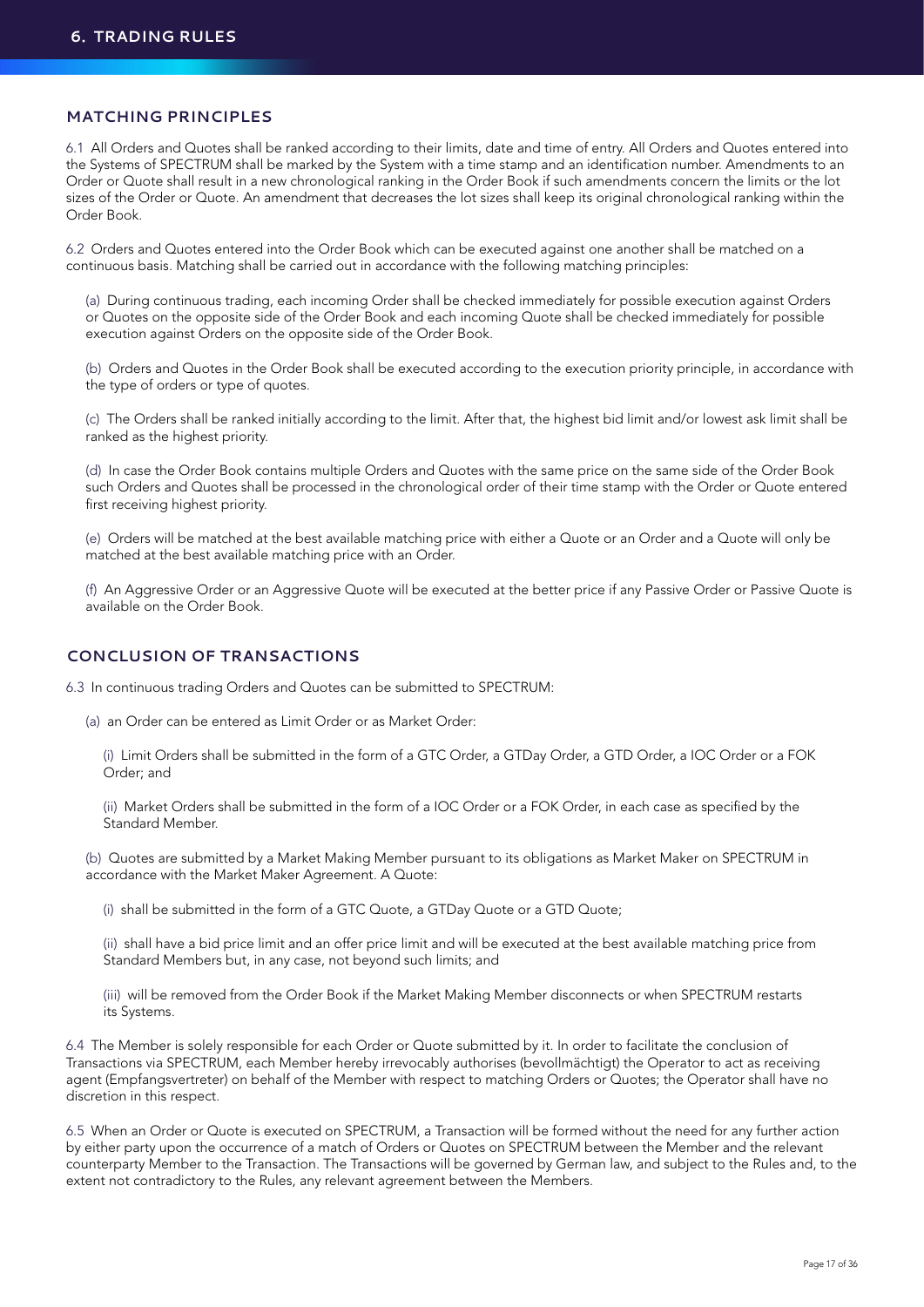6.6 Members must ensure that their ratio of Orders or Quotes to Transactions remains at all times within parameters notified by the Operator to the relevant Member.

6.7 The Operator gives no guarantee that an Order or Quote will be executed.

6.8 Orders and Quotes can only match automatically under the Electronic Trading Service of SPECTRUM. The execution of prenegotiated or pre-agreed Transactions between Members outside of SPECTRUM is not permitted.

## **REJECTION/CANCELLATION OF ORDERS OR QUOTES**

6.9 A Member may request the Operator to cancel an Order or a Quote, as relevant. Upon receipt of a request from the Member to cancel any Order or Quote, as relevant, the Operator shall use its reasonable endeavours to cancel such Order or Quote provided always that, subject to Rule 18.2, the Operator shall bear no responsibility or liability for the cancellation of such Order or Quote. The Member acknowledges that it shall be liable for any Order or Quote and any Transaction (or part thereof) entered into by it where it is not reasonably practicable or possible to cancel an Order or a Quote, as relevant, made by the Member.

6.10 The Operator may reject or cancel an Order or a Quote if it reasonably considers or suspects that:

- (a) the Order or Quote is affected by or may lead to a Disruptive Market Event;
- (b) the Order or Quote is invalid, incorrect or erroneous; or

 (c) there is or will be a breach of a position limit, a pre-determined volume and price threshold, a parameter or restriction imposed by it on the Member with respect to such Order or Quote.

The Operator will notify the relevant Member of its decision to take any action under Rule 6.9 and/or this Rule 6.10.

# **CANCELLATION/AMENDMENT OF TRANSACTIONS**

6.11 The Operator may, in accordance with Section 74 para. 2 of the German Securities Trading Act (WpHG) in connection with Section 24 para. 2 sentence 4 of the German Stock Exchange Act (BörsG), cancel, amend (including but not limited to an amendment to the price) or correct a Transaction in the following circumstances:

 (a) upon request of a Member, if such Member that entered into the relevant Transaction notifies the Operator without undue delay that the Transaction was based on an entry in SPECTRUM that was entered by it or the other party to the Transaction inadvertently or incorrectly and in accordance with the review procedure in Rule 6.13; or

 (b) if it reasonably considers or suspects that such Transaction has been affected by or is subject to a Disruptive Market Event in order to sustain or restore the proper operation of, the orderly conduct of business on and/or the integrity of SPECTRUM.

The Operator may at its discretion consult the relevant Members and will notify them of its decisions and actions under this Rule 6.11 as soon as practicable.

6.12 If both parties to a Transaction agree to the cancellation of a Transaction by sending a respective notice to the Operator (acting as a receiving agent (Empfangsvertreter) on behalf of the Members in this respect), the Operator may terminate such Transaction upon receipt of both notices no later than 30 minutes after the Transaction was executed.

## **REVIEW OF TRANSACTIONS**

6.13 The Operator may cancel or amend a Transaction upon request by a Member that entered in the Transaction in accordance with the following procedure:

 (a) The Operator shall determine whether the relevant Transaction will be subject to a review. In making its decision, the Operator will take into consideration the circumstances at the time the Transaction was entered into, the current market situation and the affected Member's interests.

 (b) Upon deciding to review a Transaction, the Operator will promptly notify the affected Members of such decision. Each affected Member shall, within one hour after receipt of such notification, confirm in writing (email is sufficient) to the Operator, if not already done, whether it consents to the cancellation or adjustment of the Transaction.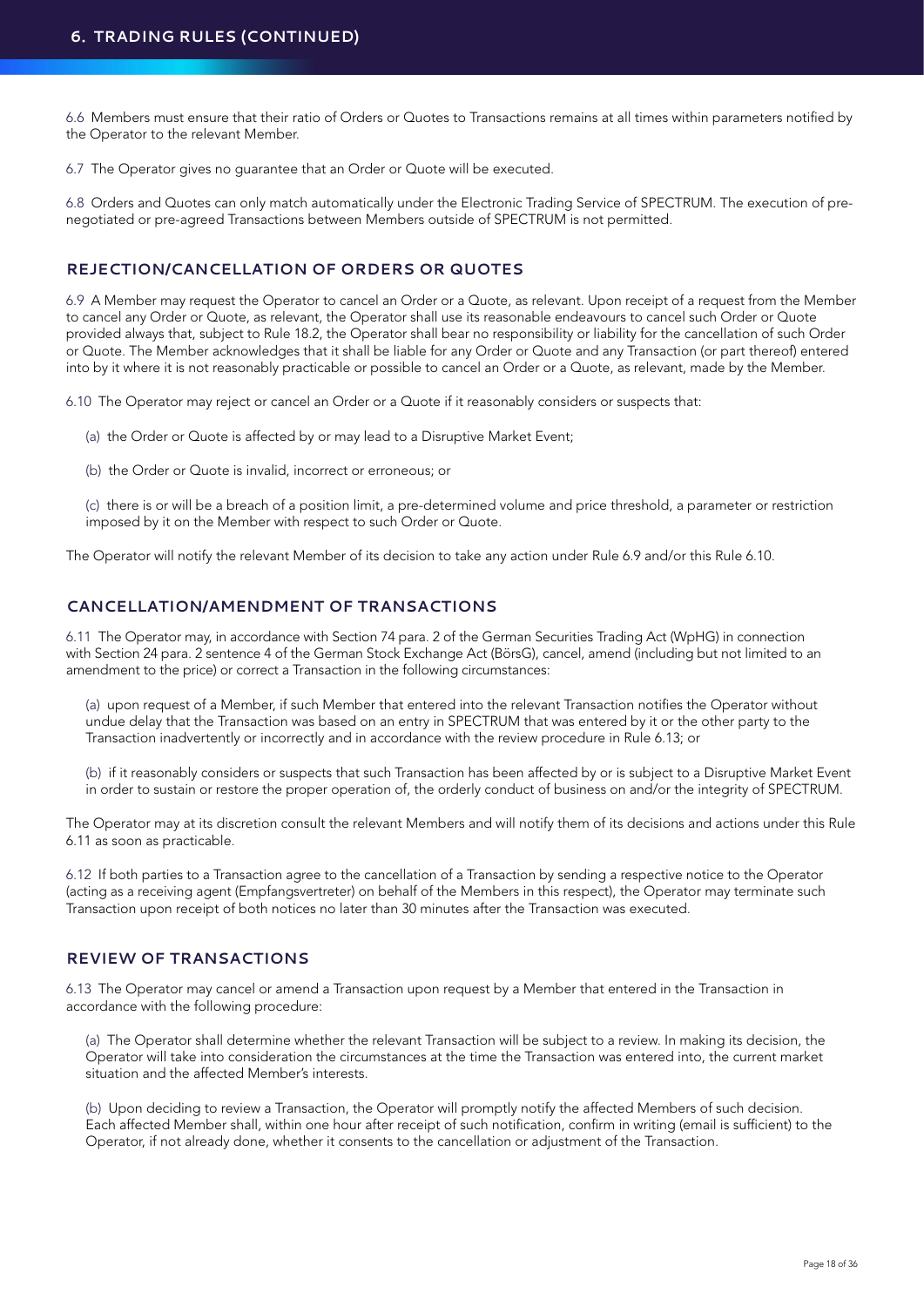(c) Upon receipt of the confirmations in accordance with (b) above, the Operator shall cancel or amend the Transaction.

 (d) Where any relevant confirmation has not been received in accordance with (b) above, the Operator may in its reasonable discretion and in accordance with Section 74 para. 2 WpHG in connection with Section 24 para. 2 sentence 4 BörsG cancel or amend the relevant Transaction and will inform the affected Members of its decision to either cancel or amend the relevant Transaction as soon as practicable or will, otherwise, notify all affected Members indicating that the Transaction shall stand. In making its decision, the Operator may reasonably consider the circumstances at the time the Transaction was entered into and the interests of the Members involved in the Transaction.

## **FURTHER TRADING RULES**

6.14 The Operator imposes parameters and/or limits on the number of Orders or Quotes that a Member can enter into on any one day, including in terms of the total value of those Orders or Quotes, and the number of messages that can be submitted to the System. The Operator shall notify the relevant Member of any such parameters and/or limits.

6.15 Subject to the Trading Hours, SPECTRUM will operate continuously, unless otherwise notified by the Operator by posting a Website Notice.

6.16 The Operator may halt or constrain the trading in a Financial Instrument on SPECTRUM, including by putting in place any circuit breakers, changing the market model or by any other means, if there is a significant price movement in such Financial Instrument or its Underlying Instrument, the Underlying Market for that Financial Instrument (or its Underlying Instrument), a related Regulated Market, or, if required to manage volatility.

6.17 Entries of Orders into the Order Book and any amendments or cancellations of Orders may be subject to a certain minimum latency that is to be determined by the Operator. The applicable minimum latency will be published by the Operator on its Website.

#### **PROHIBITED BEHAVIOUR**

6.18 The Member must not:

 (a) engage in any type of behaviour which constitutes insider dealing, market manipulation, attempted market manipulation, attempted insider dealing, money laundering, bribery or corruption, fraud or any other breach of Applicable Regulations or breach of the Rules;

 (b) engage in any type of behaviour which could adversely affect fair and orderly trading, as determined by the Operator, on SPECTRUM;

(c) provide Direct Electronic Access to any person other than its Clients to SPECTRUM;

(d) commit any act or engage in any behaviour which causes or contributes to a breach of Applicable Regulations or the Rules by another Member.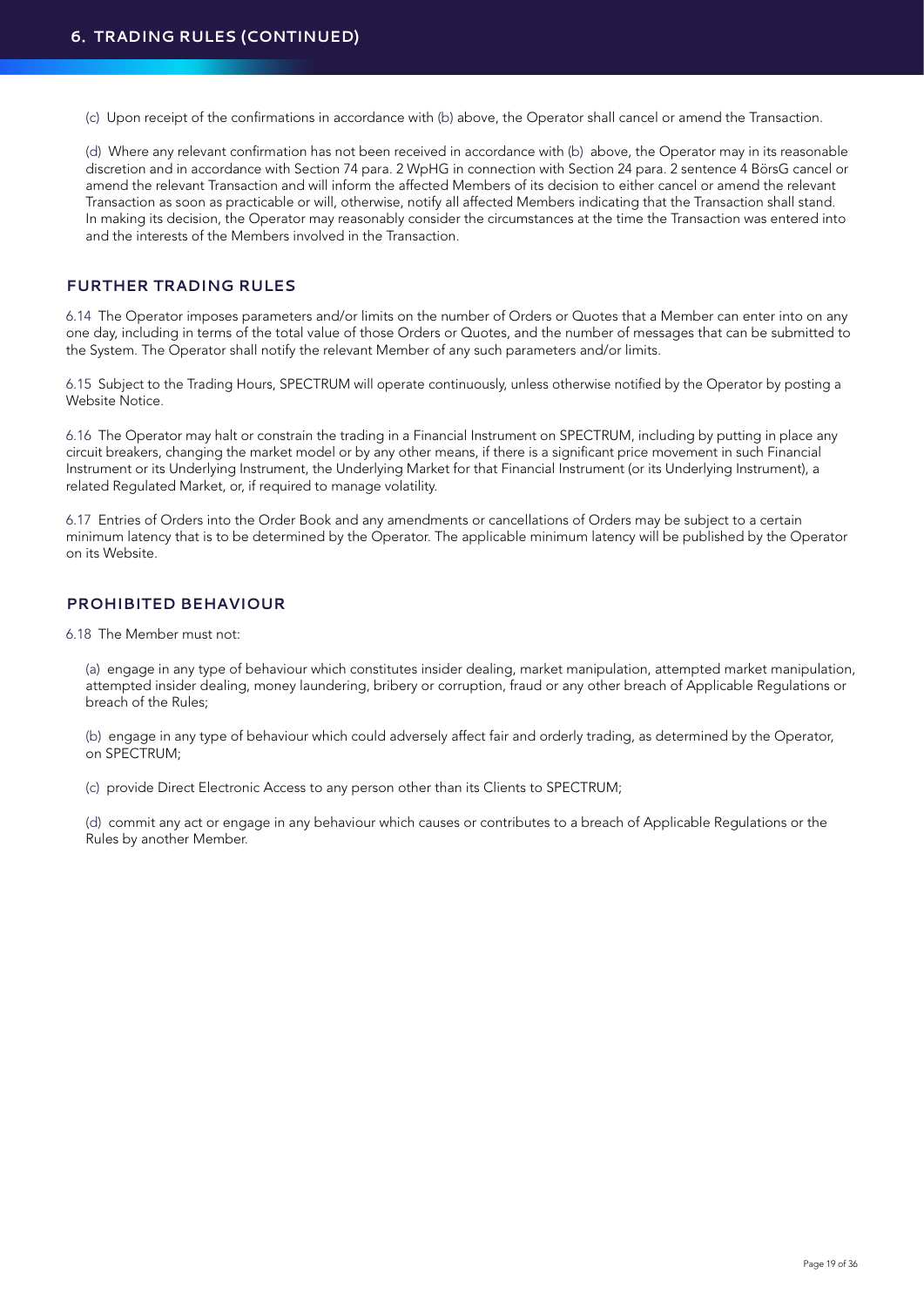- 7.1 Only Members will be able to access SPECTRUM.
- 7.2 The Operator will require Members to undertake conformance testing prior to the deployment of a substantial update of:
	- (a) the access to SPECTRUM; or
	- (b) the System of a Member, trading algorithm or trading strategy.

#### **ALGORITHMIC TRADING**

7.3 Members will comply with all organisational requirements under Applicable Regulations when engaging in Algorithmic Trading.

7.4 The Member must comply with any conformance testing requirements as reasonably required by the Operator.

7.5 The Member is required to provide SPECTRUM and its respective Regulator with thirty (30) calendar days' notice in writing of any intention to use an algorithm to access SPECTRUM.

7.6 Any Member that wishes to engage in Algorithmic Trading on SPECTRUM must first provide all information requested by the Operator before it is allowed to engage in Algorithmic Trading on SPECTRUM, including but not limited to:

(a) a description of the purpose of any Algorithmic Trading by the Member;

(b) qualifications of staff in key positions within the Member as well as information in relation to the relevant person in control of the Algorithmic Trading at the Member;

- (c) information required for the purpose of any conformance testing; and
- (d) any other information the Operator and/or SPECTRUM requires in order to ensure their compliance with Applicable Regulations.

7.7 The Operator will, at least annually and periodically, conduct a risk based assessment of the compliance of any Members engaged in Algorithmic Trading on SPECTRUM with the Rules and any Applicable Regulations.

7.8 Members must ensure that Algorithmic Trading Systems cannot create or contribute to disorderly trading conditions on SPECTRUM. They must manage any disorderly trading conditions which do arise from Algorithmic Trading Systems.

7.9 Members must certify that they have carried out appropriate testing of algorithms and explain the means used for that testing before the deployment of an algorithm or a substantial update of a trading algorithm or trading strategy.

7.10 Members are obliged to mark the Orders or Quotes generated through Algorithmic Trading and to identify the persons initiating the Orders or Quotes and the trading algorithms used in each case. This shall also apply in the event that Orders or Quotes are being transmitted via an order routing System. The Orders or Quotes must be marked when they are entered into the Order Book. The trading algorithms used in each case must be identified when Orders or Quotes resulting from the trading algorithms are entered into the System and when such Orders or Quotes are modified or cancelled. The marking of the Orders or Quotes generated and the identification of the trading algorithms used in each case must be made using the appropriate input options of the System. The marking of the Orders or Quotes generated and the identification of the algorithms used in each case must be comprehensible, definite and consistent. Trading algorithms must be identified by setting out the complete automated decision-making process by which the entry of Orders or Quotes into the System or the modification or deletion of such Orders or Quotes was effected.

7.11 A Member that engages in a High-Frequency Algorithmic Trading Technique will store in an approved form accurate and time sequenced records of all its placed Orders or Quotes, including cancellations of Orders, executed Orders and Quotes on SPECTRUM and make them available to the Regulator.

7.12 A Member will on an annual basis undertake a self-assessment of its Algorithmic Trading in accordance with Applicable Regulations and send such self-assessment to the Operator.

7.13 If the Operator reasonably considers or suspects that the System capacity of SPECTRUM is being used excessively and that there is a risk of the limit of its System capacity being reached due to Algorithmic Trading, the Operator may take all necessary measures to avert such risk, including but not limited to setting specific Order or Quote to Transaction ratio parameters in accordance with Rule 6.6.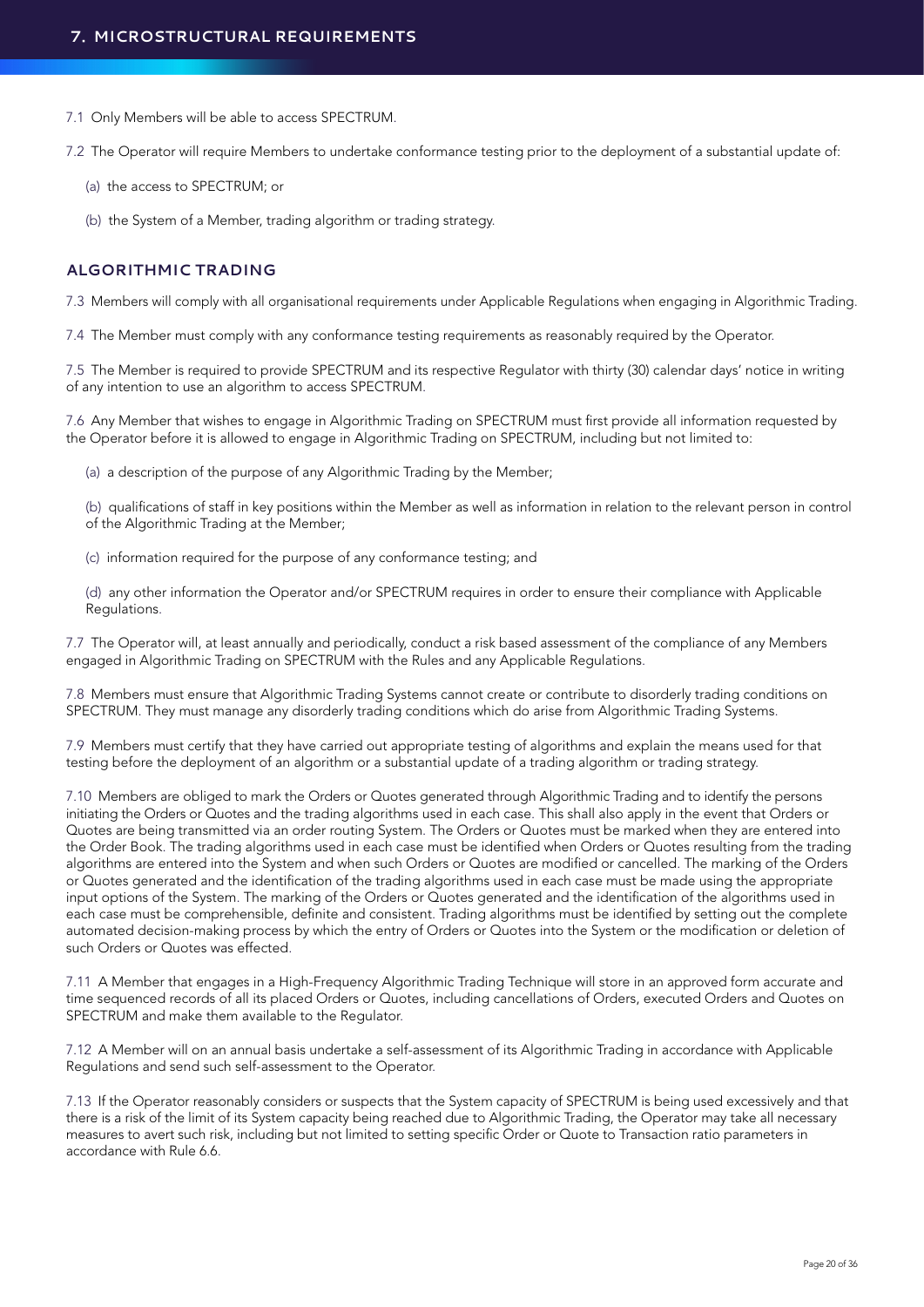# **DIRECT ELECTRONIC ACCESS**

7.14 If a Member provides Direct Electronic Access, the Member is obliged to ensure that the Orders submitted to SPECTRUM via the Direct Electronic Access are marked as Orders using a Direct Electronic Access.

7.15 The Operator may and will, to the extent required by Applicable Regulations, impose and adjust limits on the number and the total value of Orders that can be submitted via a Direct Electronic Access provided by a Member per Trading Day taking into account the Members' interests and the orderly functioning of SPECTRUM. The Operator may define for each such limit a warning limit signalizing the relevant Member that a specified percentage of the relevant limit has been used. Such limits will be published by the Operator on its Website.

7.16 A Member providing Direct Electronic Access to SPECTRUM shall ensure that the relevant Client complies with the Rules when trading on SPECTRUM via the Direct Electronic Access at any time. The Member must comply with the requirements for the provision of Direct Electronic Access as required under Delegated Regulation (EU) 2017/589 and any other Applicable Requlations.

7.17 The Operator may terminate or suspend the provision of a Direct Electronic Access by the Member to a Client in case of non-compliance with the Rules or Applicable Regulations. In case of such termination or suspension Rules 11.6 to 11.11 shall apply mutatis mutandis.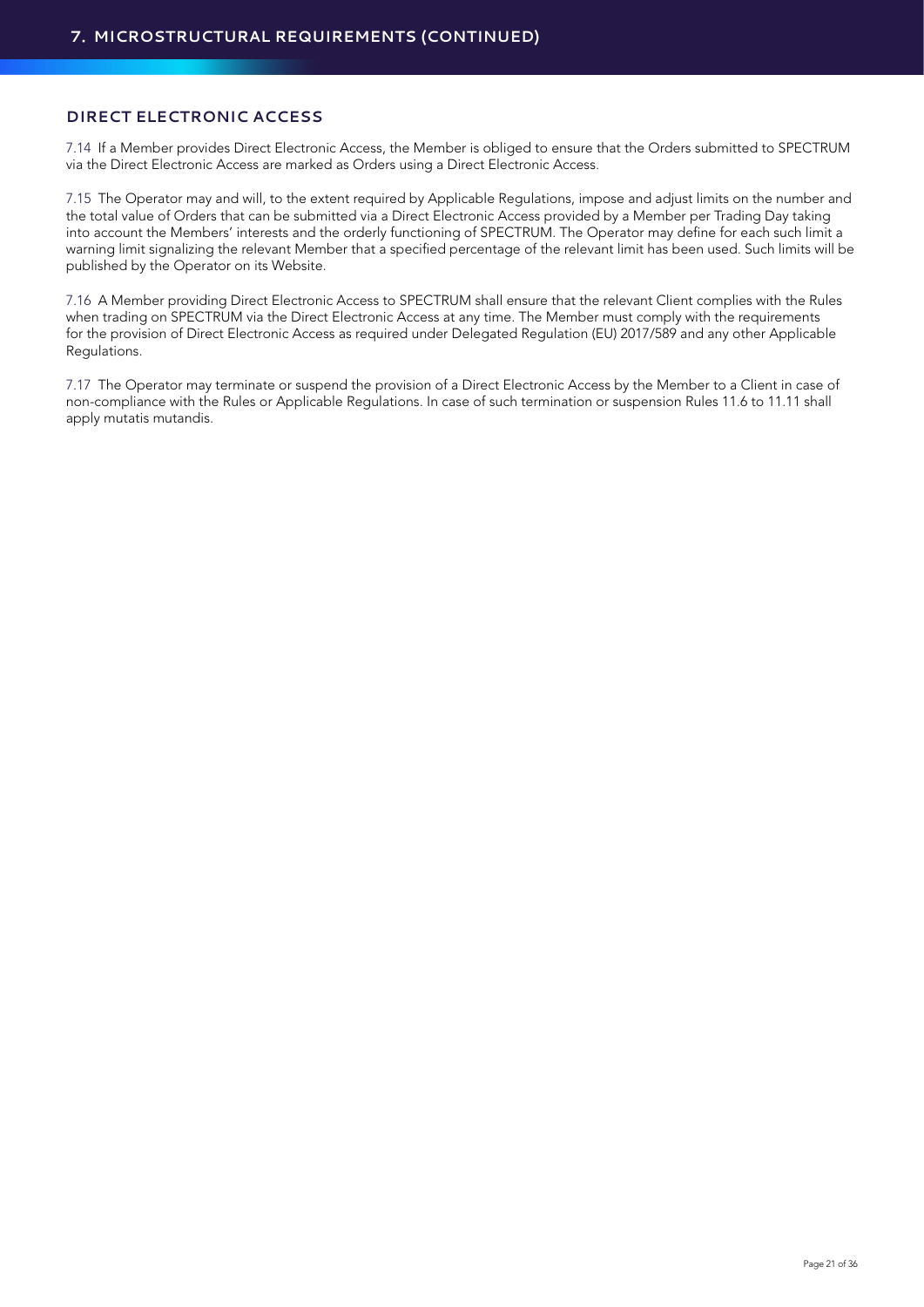#### **SETTLEMENT**

8.1 Members must timely and duly settle Transactions concluded on SPECTRUM. Members are solely responsible for the settlement of all Transactions on SPECTRUM in accordance with Applicable Regulations. In particular, all Members are obliged to apply all relevant measures referred to in Article 7 paras 3 to 8 CSDR and any applicable regulatory technical standard, regulation or decisions by any competent authority.

8.2 Subject to Rule 18.2, the Operator accepts no responsibility or liability for the settlement of any Transactions executed on SPECTRUM.

# **REPORTING**

The Operator will report and publish information on Transactions in accordance with its obligation to make reports under MiFIR and, subject to applicability and/or a deferral being available, to make information public under Article 10 MiFIR.

8.3 Members are solely responsible for any reporting obligations with respect to Transactions entered into via SPECTRUM which they are required to undertake including under MiFIR. Where the Member is a non-EEA Member, the Operator will assist the Member to comply with its obligations to report Transactions under MiFIR. Such arrangement will be subject to a separate written agreement between the Operator and the Member.

8.4 A Member must comply with all obligations imposed by Applicable Regulations, including reporting Transactions where appropriate, reporting significant shareholdings and maintaining appropriate records.

8.5 The Member agrees and acknowledges that any and all proprietary rights in the information to be disclosed are owned by the Operator and the Member hereby waives any duty of confidentiality attaching to the information which the Operator is required to disclose pursuant to Applicable Regulations.

8.6 The Member will provide full assistance where the Operator is required to make a report or provide information under the direction, request, suggestion or advice of the relevant Regulator or any other competent authority or Applicable Regulations.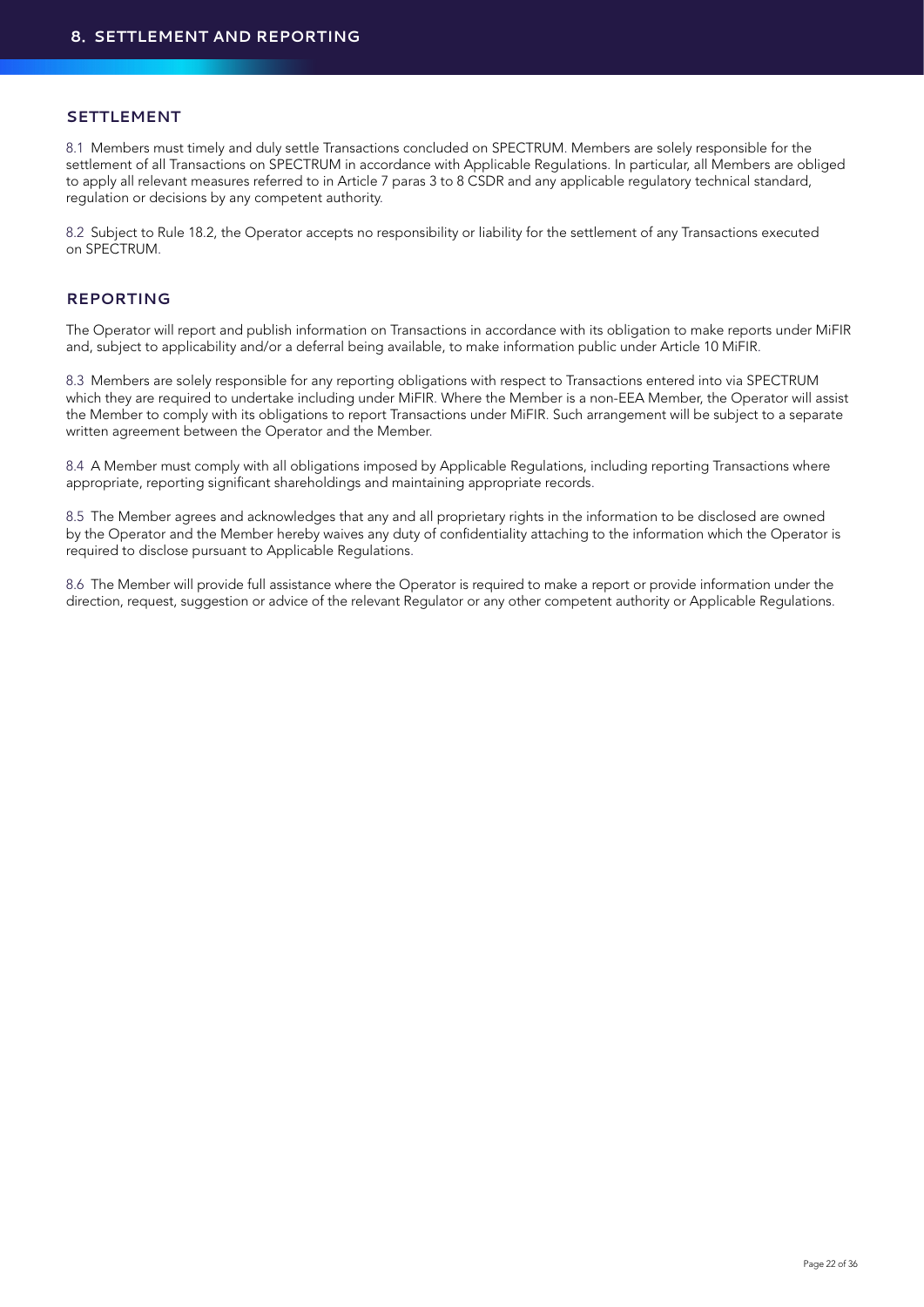9.1 The Member shall pay to the Operator such fees and charges as set out in the Fee Schedule and to the account of the Operator published on the Website from time to time.

9.2 If the Operator cancels, amends (including, but not limited to an amendment to the price) or corrects a Transaction upon a Member's request, the Member initiating the cancellation, amendment or correction shall pay an administrative fee to the Operator as set out in the Fee Schedule for each such occurrence.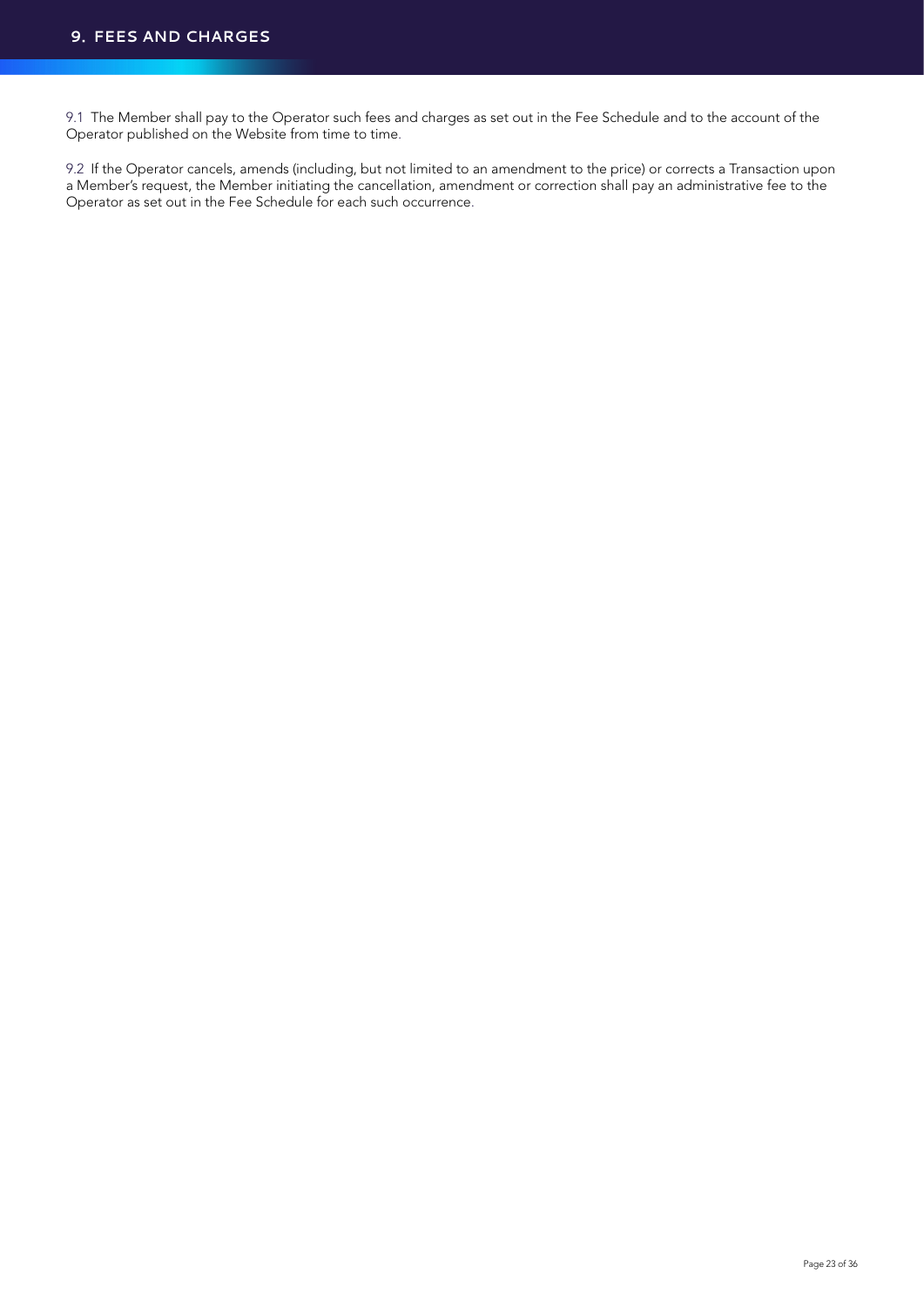# **10. MONITORING, INVESTIGATIONS AND SANCTIONS**

10.1 The Operator will monitor the Orders or Quotes (including amendments and cancellations) submitted and Transactions undertaken by Members on SPECTRUM in order to identify Prohibited Behaviour.

10.2 If the Operator or a Regulator makes an enquiry in respect of any of the Member's Orders or Quotes, Transactions or other behaviour, the Member agrees to co-operate with the Operator and to promptly supply such information as the Operator may reasonably request.

10.3 The Operator may investigate any breach of the Rules and/or Applicable Regulations or suspected Prohibited Behaviour. The Member shall cooperate with any investigation, irrespective of whether the Member is the subject or otherwise involved in the investigation. Without limitation, the Member shall:

(a) provide to the Operator such information as it may reasonably request;

 (b) permit Representatives access, with or without notice, during business hours to any of the Member's business premises in order to carry out the investigation;

 (c) make its representatives readily available for meetings with the Operator and use its best endeavours to procure that such persons answer truthfully and fully all questions put to them; and

 (d) produce and give the Operator access to documents, records, files, tapes, computer systems and any other pertinent information which are within the Member's possession or control.

10.4 The Operator will report any Prohibited Behaviour, which the Operator reasonably believes the Member has undertaken, to the Regulator. The Operator may also supply any relevant information and provide full assistance without delay to the Regulator responsible for the investigation or prosecution of any Prohibited Behaviour and the Member hereby waives any duty of confidentiality attaching to the information which the Operator is required to disclose.

10.5 If, in its reasonable opinion, the Operator believes the Member has undertaken any Prohibited Behaviour, the Operator may in its reasonable discretion – taking into account all relevant circumstances of the specific case – take any of the following actions:

- (a) temporarily suspend the Member from SPECTRUM in accordance with Rule 11.6 to 11.8;
- (b) terminate the Member's participation in SPECTRUM in accordance with Rule 11.6 to 11.8;
- (c) issue a letter of censure (schriftlicher Verweis) to the Member; or
- (d) any other course of action that the Operator deems reasonable and appropriate.

With respect to any of the actions (a)-(d) above, the Operator may decide to publish the fact that it has taken such action and/or explain the reasons why where it deems such publication appropriate, subject to Applicable Regulations.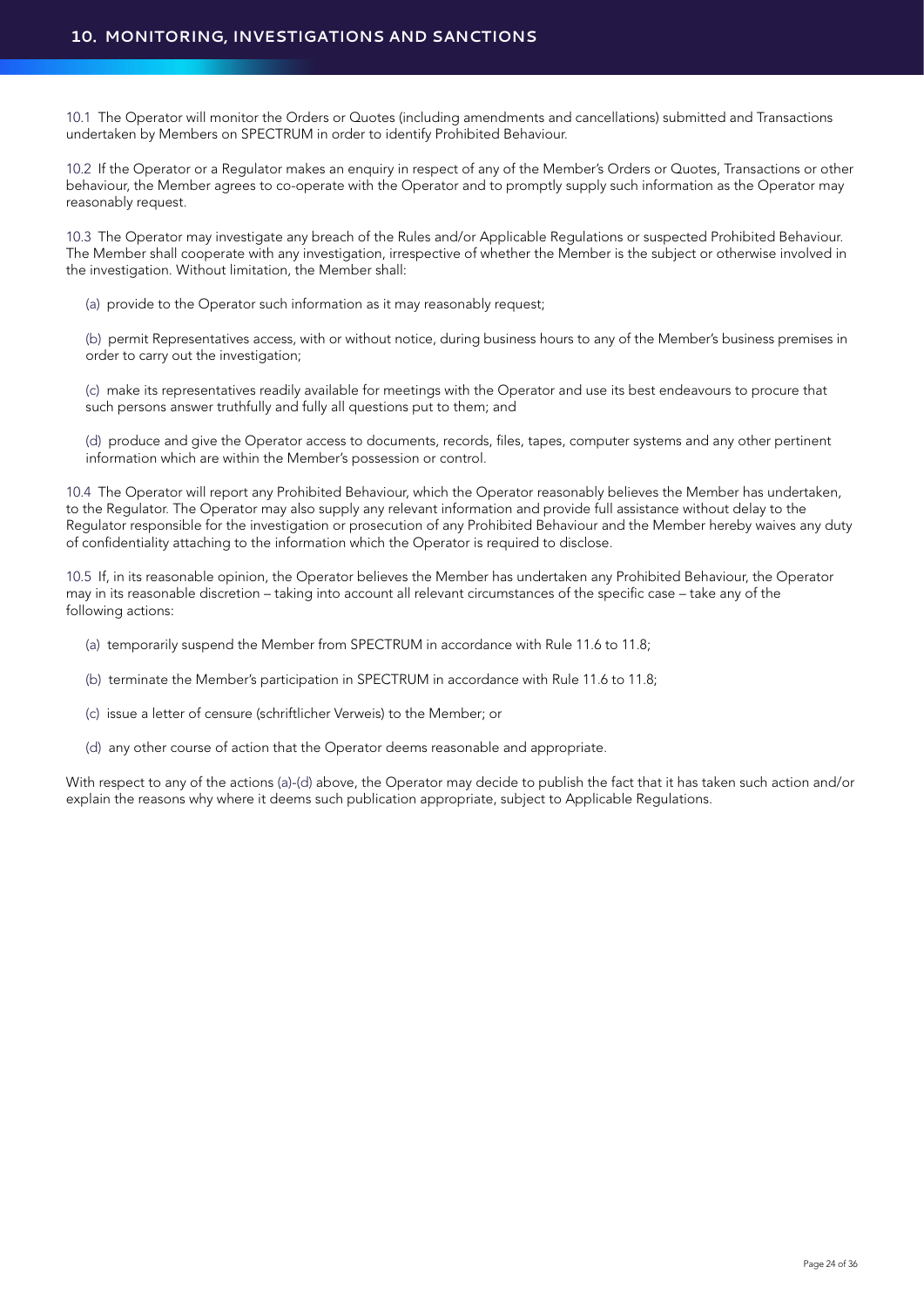11.1 A Member must give the Operator 60 calendar days' notice of its intention to resign from participation in SPECTRUM.

11.2 A Member's resignation is not effective and the Rules will continue to bind the Member until (as determined by the Operator):

- (a) all the Member's outstanding Orders or Quotes have been matched, cancelled or withdrawn;
- (b) all outstanding obligations of that Member with respect to Transactions have been performed; and
- (c) all other outstanding obligations of that Member under the Rules have been performed.

The Operator shall confirm (a) to (c) in writing to the resigning Member.

11.3 The Operator may, on 30 calendar days' prior notice, terminate the operation of SPECTRUM for any reason.

11.4 In the event of a termination for any reason, upon request by the Operator, the Member shall, at the Operator's discretion, return to the Operator or destroy all hardware, software and documentation the Operator may have provided to the Member (including in connection with the use of any Electronic Trading Service) and any copies thereof.

11.5 Without prejudice to any other Rules which are expressed to survive termination of a Member's participation, Rules 1 (Definitions), 10 (Monitoring, Investigations and Sanctions), 13 (Complaints and Compensation), 16 (Confidentiality), 18 (Liability), 19 (Governing Law and Jurisdiction) and 20 (Severability Clause) will survive termination of a Member's participation in SPECTRUM.

11.6 The Operator may, by notice to the relevant Member, amend, suspend or terminate a Member's access to or Membership of SPECTRUM at any time, subject to Applicable Regulation.

11.7 Subject to Rule 11.8, in case of an amendment, suspension or termination of a Member's access or Membership with SPECTRUM, the amendment, suspension or termination of a Member's access or Membership shall take effect thirty (30) days after receipt of the amendment, suspension or termination notice, as the case may be.

11.8 The amendment, suspension or termination of a Member's access to, or Membership with SPECTRUM for serious cause (wichtigem Grund) shall occur with immediate effect, in particular, if the Member:

- (a) fails to comply with any of its obligations under the Rules;
- (b) does no longer meet any or several of the relevant Eligibility Criteria;

(c) has, in the reasonable opinion of the Operator, engaged or had the intention to engage in Prohibited Behaviour;

 (d) objects to an amendment to the Rules and such objection would lead to different versions of the Rules being applicable to several Members; or

 (e) is not compliant with regulatory requirements, provided that such non-compliance with such requirements may, in the reasonable opinion of the Operator, materially impair the proper fulfilment of the obligations under its Membership Agreement or Market Maker Agreement.

Before terminating access to, or its Membership with, SPECTRUM for serious cause (wichtigem Grund), the Operator shall assess – taking into account all relevant circumstances of the specific case – if it is reasonable (zumutbar) to set an appropriate grace period to remedy the serious cause.

11.9 If at any time an Insolvency Event has occurred with respect to a Member, the termination of the Member's access and Membership of SPECTRUM shall occur with immediate effect as of such date.

11.10 A Member whose participation has been suspended shall remain subject to the Rules but will not be able to participate on SPECTRUM. A Member whose participation has been terminated shall remain subject to, and comply with, the Rules in respect of acts and omissions as long as it is a Member.

11.11 A Member whose participation has been suspended or terminated will also remain subject to the Rules in respect of any outstanding obligations with respect to Transactions it has entered into or otherwise under the Rules.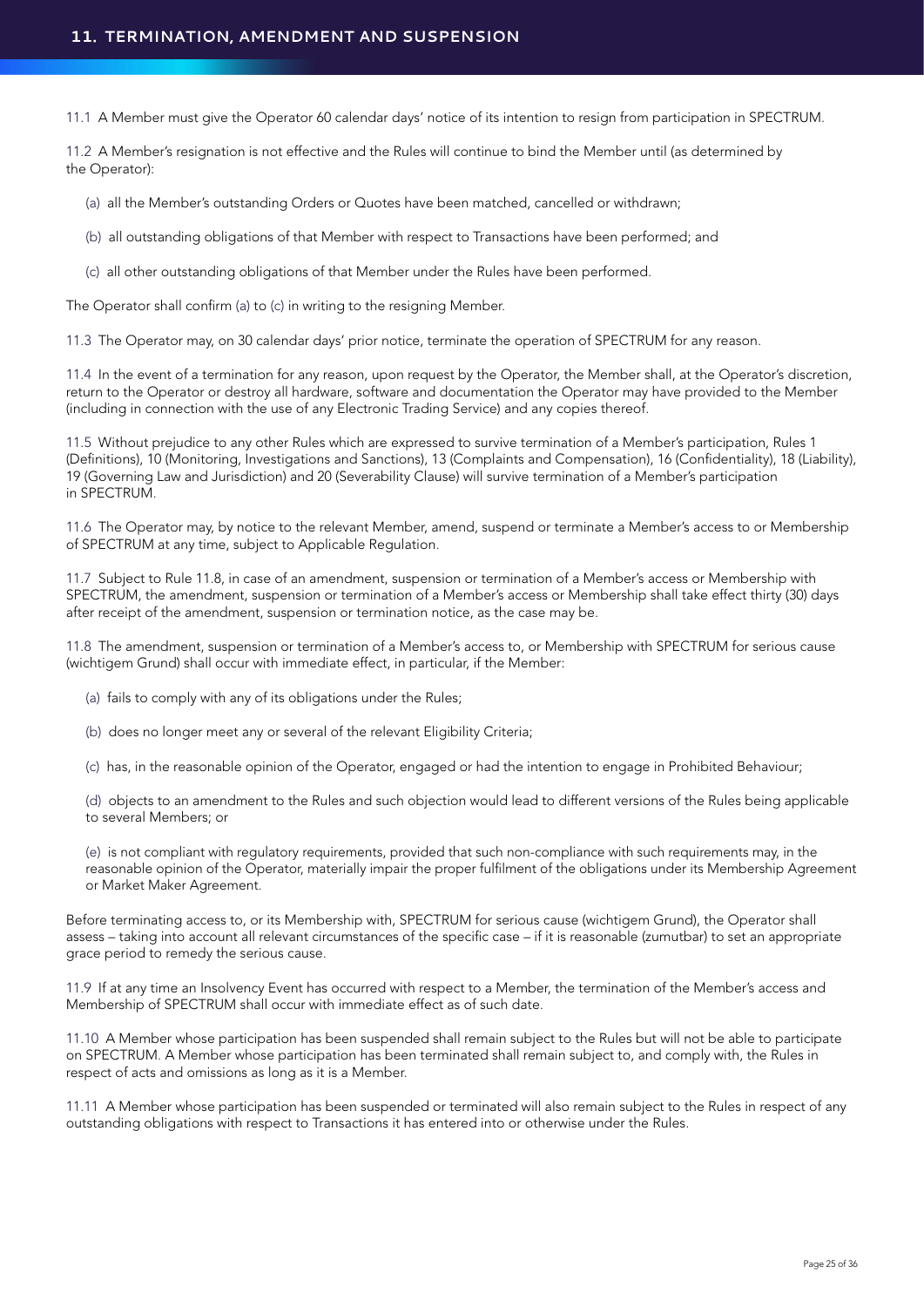12.1 The Operator or an Affiliated Company may have an interest in an arrangement that may conflict with interests of Members in relation to Orders or Quotes executed on SPECTRUM (Conflicts of Interest). The Operator will ensure that such Conflicts of Interest are effectively managed and are not detrimental or unfairly prejudicial to Members and, where appropriate, Membership Applicants and Financial Instrument Applicants. If this cannot be ensured with reasonable confidence, the Operator will disclose to the Members and, where appropriate, Membership Applicants and Financial Instrument Applicants the general nature and/or sources of Conflicts of Interest and the steps taken to mitigate those risks before undertaking business on their behalf.

12.2 The relationship between the Member and the Operator will not give rise to any fiduciary duties on the part of the Operator which would oblige the Operator to accept responsibilities more extensive than those set out in the Rules or Applicable Regulations, nor prevent or hinder the Operator or any Affiliated Company in providing any service referred to in the Rules or in doing any other business with or for the Member or any associated company of the Member.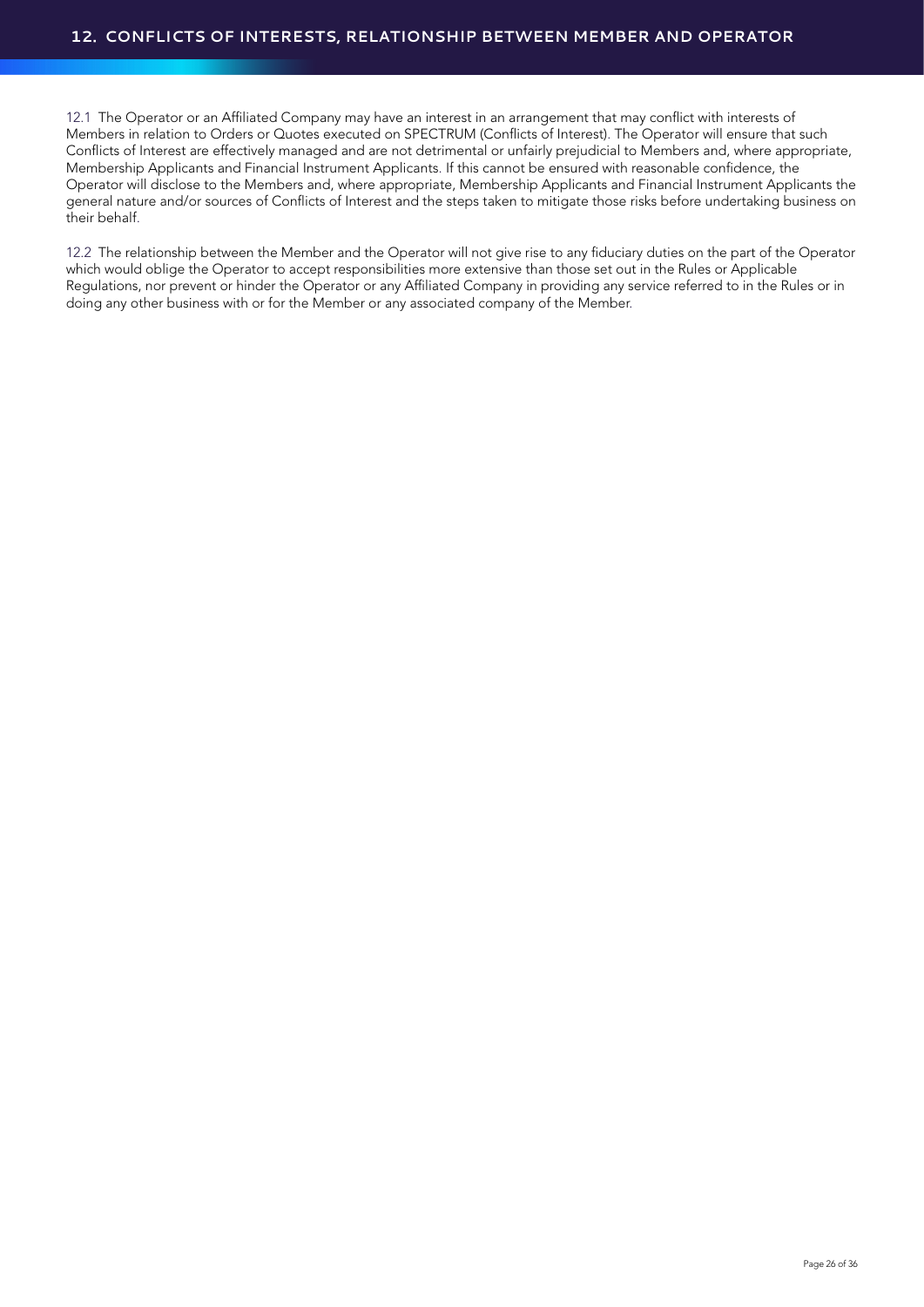13.1 Details of Operator's complaints procedures are published on the Website. The Member may submit a complaint to the compliance officer of the Operator at the Operator's address provided in the Rules. The Operator will send the Member a written acknowledgement of the complaint without undue delay (unverzüglich) following receipt, enclosing details of the Operator's complaints procedures.

13.2 The Operator is covered by the Entschädigungseinrichtung der Wertpapierhandelsunternehmen ("EdW") in accordance with the German Investor Compensation Act (Anlegerentschädigungsgesetz). A Member may be entitled to compensation from the EdW if the Operator cannot meet its obligations. This depends on the type of business and the circumstances of the claim. Further information about compensation arrangements is available on the Website and from the EdW website (http://www.ed-w.de/en/Edw-Leistungen.html).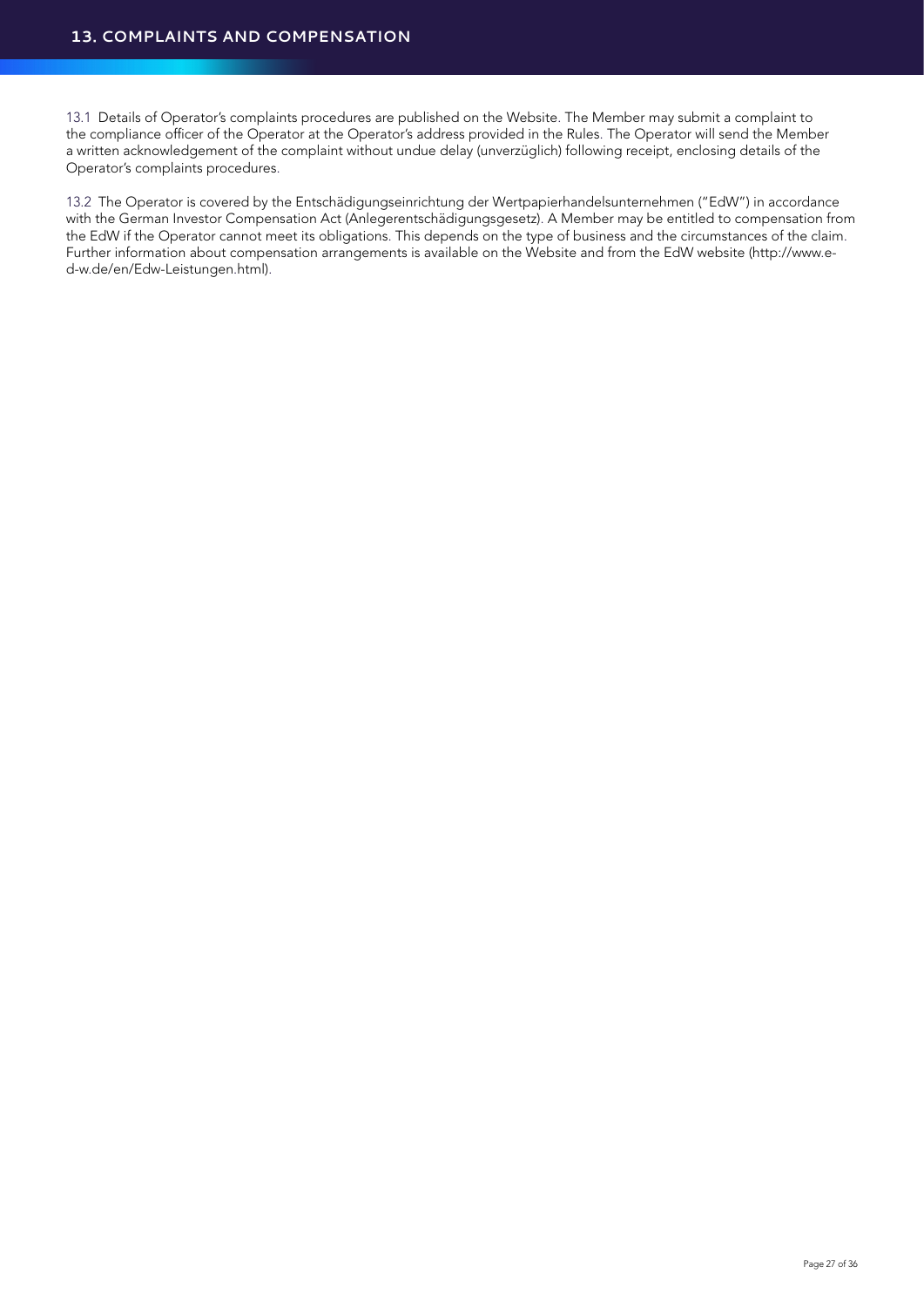14.1 All notices (other than Website Notices) to be given between the Operator and a Member shall be directed to such address as agreed in the Membership Agreement and/or notified from time to time by the relevant party in accordance with the Membership Agreement. Notices must be given in writing (including by email) and in the English language.

14.2 Website Notices shall be posted by the Operator on the Website and shall, unless otherwise specified in the Rules, become immediately effective after their respective posting on the Website and will be available on the Website for at least three Business Days.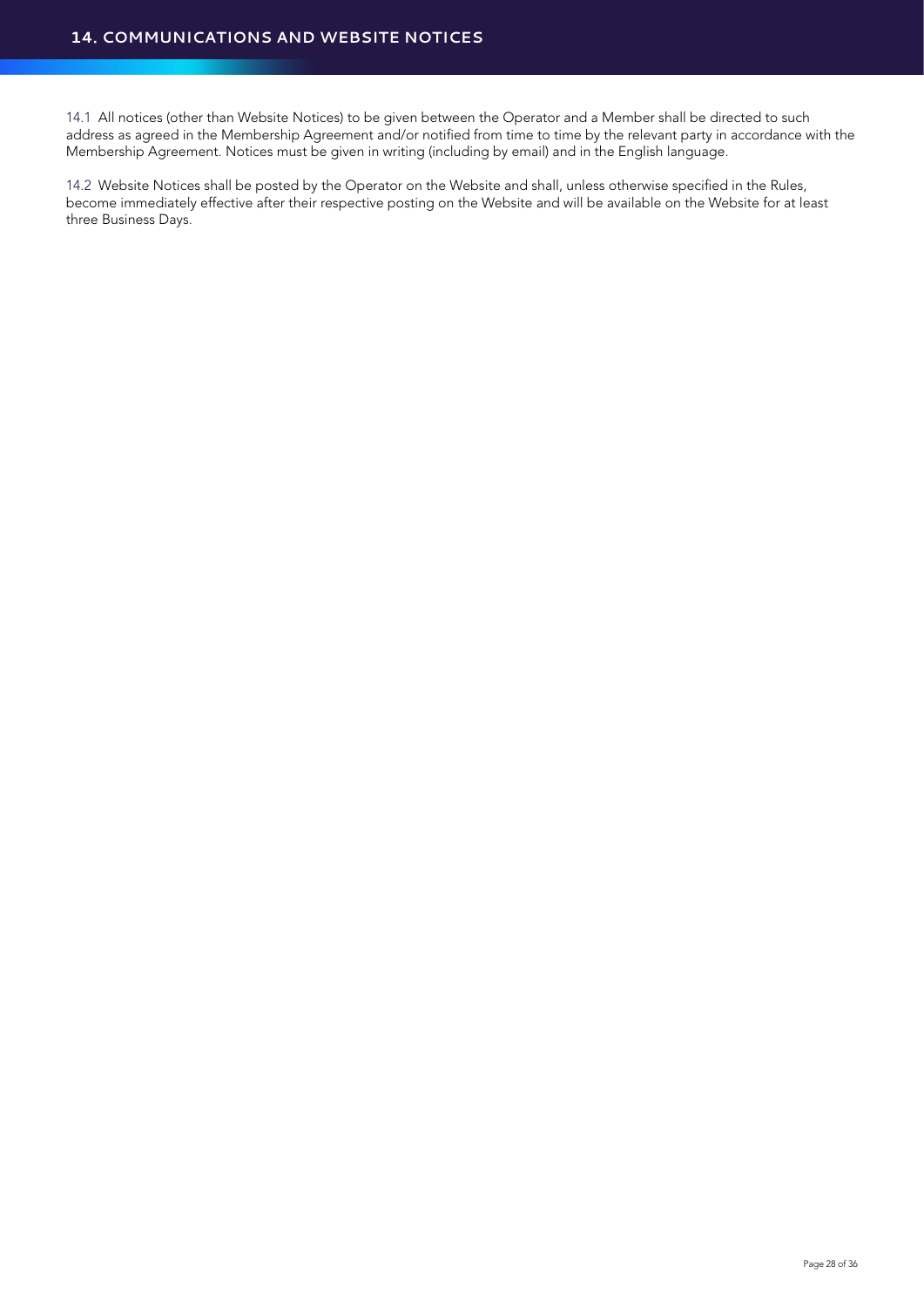## **ELECTRONIC TRADING SERVICE**

15.1 Where the Operator grants the Member access to the Electronic Trading Service it shall grant the Member, for the term of its Membership, a personal, limited to the purpose of receiving the Electronic Trading Services, non-exclusive, revocable, non-transferable and non-sublicensable license to use the Electronic Trading Services pursuant to and in strict accordance with the Rules. The Operator may provide certain portions of the Electronic Trading Services under license from third parties, and the Member will comply with any additional reasonable customary restrictions on its usage if the Operator notifies the Member of such restriction reasonably in advance providing substantial reasons for the amendment, unless the Member terminates the Membership Agreement in writing for serious cause (wichtiger Grund) due to the unilateral amendment of the Rules and subject to Rule 11.2.

15.2 The Operator is providing the Electronic Trading Services to the Members only for the purpose of trading on SPECTRUM and subject to the Rules. Members may not sell, lease, or provide, directly or indirectly, the Electronic Trading Services or any portion of the Electronic Trading Services to any third-party except as expressly permitted by the Rules. The Members acknowledge that all proprietary rights in the Electronic Trading Services are owned by the Operator or by any applicable thirdparty licensors or service providers selected by the Operator providing the Operator with all or part of the Electronic Trading Services, or providing the Member with access to the Electronic Trading Services, or their respective licensors, and are protected under copyright, trademark and other intellectual property laws and other applicable law. The Members receive no copyright, intellectual property rights or other rights in or to the Electronic Trading Service, except those specifically set out in the Rules. The Member will not violate the proprietary rights in the Electronic Trading Service and comply with reasonable requests from the Operator upon reasonable notice to protect the rights in the Electronic Trading Service. If the Member becomes aware of any violation of any proprietary rights in the Electronic Trading Services, the Member will notify the Operator without undue delay (unverzüglich).

#### **SOFTWARE**

15.3 In the event that a Member receives any data, information or software via the Electronic Trading Service other than that which it is entitled to receive pursuant to the Rules, provided that the Member is aware or should have been aware of that, it will notify the Operator without undue delay (unverzüglich) and will not use, in any way whatsoever, such data, information or software.

15.4 Certain Underlying Markets require that their Underlying Market data will not be viewed or accessed by a Member on more than one System at any one time. The Member will comply with any reasonable customary restrictions that the Operator applies in relation to its access of the Electronic Trading Service and ability to view Underlying Market data if the Operator notifies the Member of such restriction reasonably in advance providing substantial reasons for the amendment, unless the Member terminates the Membership Agreement in writing for serious cause (wichtigen Grund) due to the unilateral amendment of this Rulebook.

15.5 The Member will take all reasonable steps to safeguard (i) the System against computer viruses, worms, software bombs or similar items or (ii) the software the System uses to access the Electronic Trading Services.

15.6 SPECTRUM and its licensors (as the case may be) will retain the intellectual property rights in all elements of any software and databases contained within the Electronic Trading Services and the Member will not in any circumstances, obtain title or interest in such elements.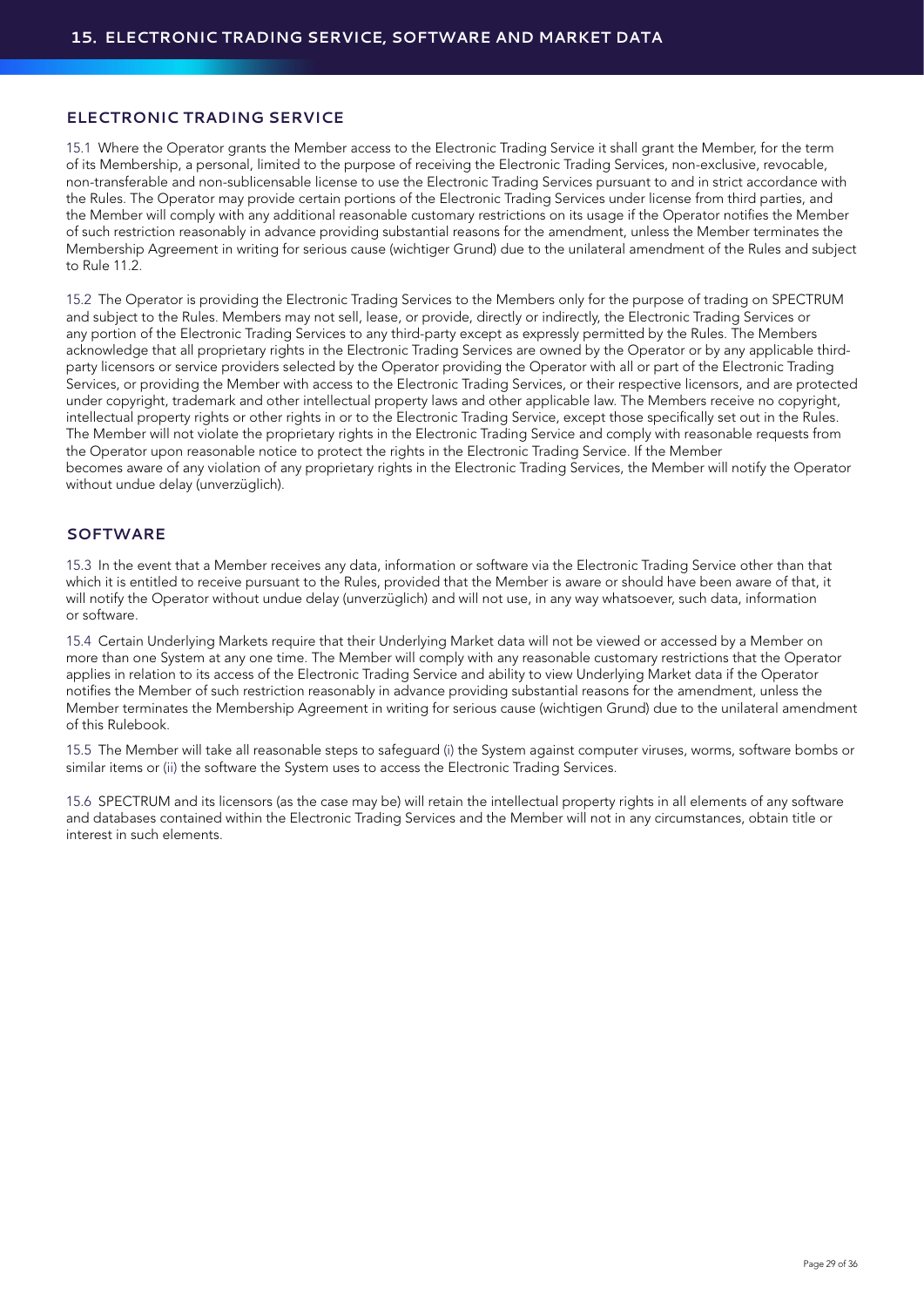#### **MARKET DATA**

15.7 SPECTRUM may, from time to time, operate in accordance with certain waivers from the pre-trade transparency obligations under Article 9 MiFIR. To the extent any such waiver is not available, the Member agrees that the Operator will publish information on Orders or Quotes in accordance with its obligations under MiFIR.

15.8 With respect to any market data or other information that the Operator or any third-party service provider provides to the Member in connection with the use of the Electronic Trading Services:

 (a) subject to Rule 18.2, the Operator and any such provider are not responsible or liable if any such data or information is inaccurate or incomplete in any respect;

 (b) subject to Rule 18.2, the Operator and any such provider are not responsible or liable for any actions that the Member takes or does not take based on such data or information;

(c) the Operator will use such data or information solely for the purposes set out in the Rules;

 (d) such data or information is proprietary to the Operator and any such provider and the Member will not retransmit, redistribute, publish, disclose or display in whole or in part such data or information to third parties except as required by Applicable Regulations;

(e) the Member will use such data or information solely in compliance with the Applicable Regulations; and

 (f) the Member will pay such market data charges and any applicable taxes associated with its use of an Electronic Trading Service as the Operator separately agrees with the Members.

15.9 In addition to the above, in respect of certain types of Underlying Market data that the Member elects to receive via the Electronic Trading Service, the Member agrees to reasonable customary terms and conditions relating to the redistribution and use of such data if the Operator notifies the Member of such restriction reasonably in advance providing substantial reasons for the amendment. The Member may refrain from receiving these types of Underlying Market data after review of the terms and conditions applicable to the redistribution and use of such data.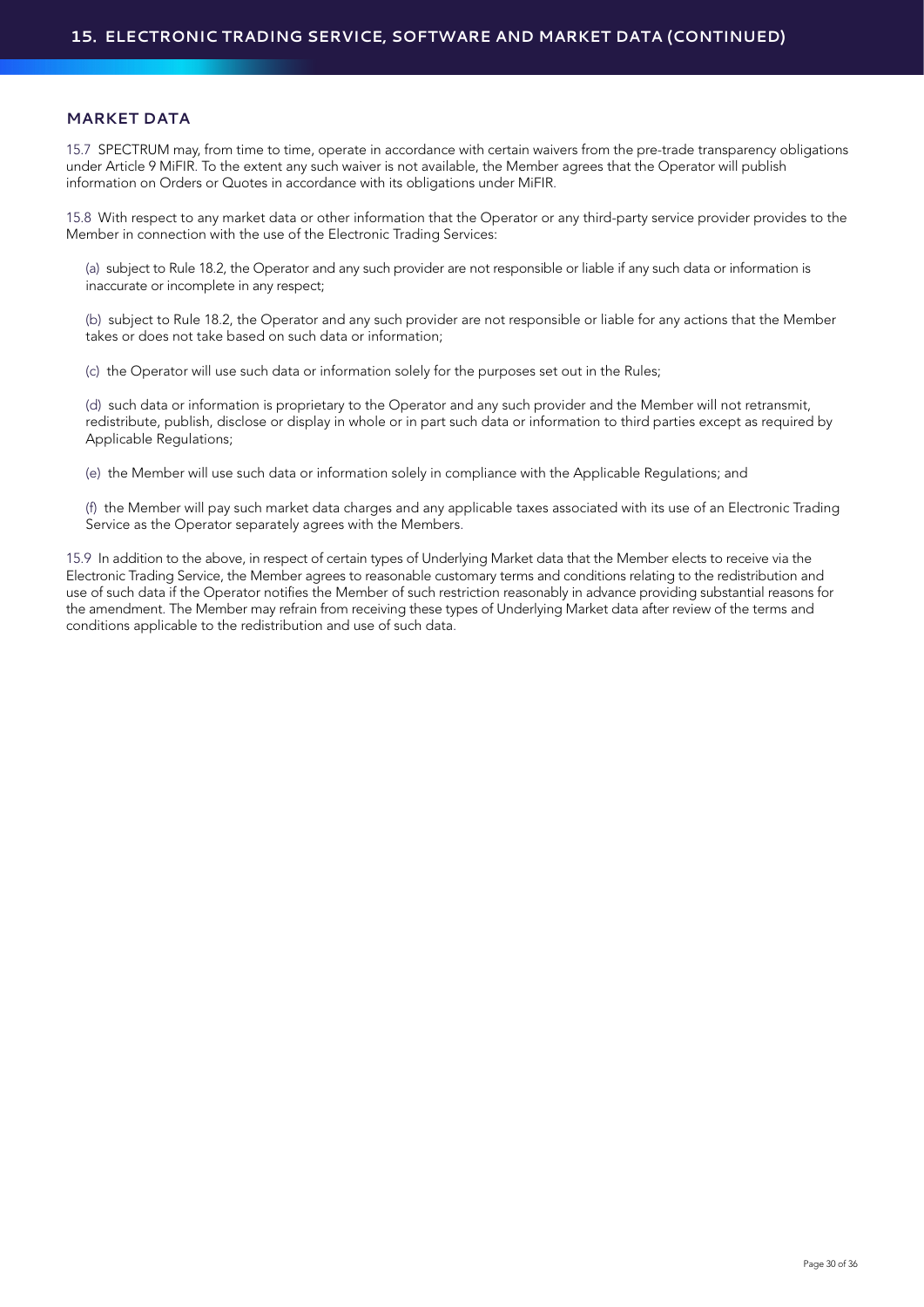16.1 For the purposes of this Rulebook, confidential information shall include information about the disclosing party's (or any of its Clients') business activities relating to SPECTRUM or a Member that is proprietary and confidential, which shall include:

 (a) all business, financial, technical and other information of a party relating to SPECTRUM or a Member and/or marked by such party as "confidential" or "proprietary";

 (b) information relating to SPECTRUM or a Member that, by nature of the circumstances surrounding the disclosure, ought in good faith to be treated as confidential; and

(c) the Operator's source code, together, "Confidential Information".

16.2 Confidential Information shall not include information that:

(a) is in or enters the public domain without breach of the Rules;

 (b) the receiving party lawfully received from a third party, provided that the third party is not bound by an obligation of confidentiality with respect to such information (and the disclosing party is aware or made aware by the other party of this fact);

 (c) the receiving party knew prior to receiving such information from the disclosing party or develops independently without reference to the Confidential Information of the disclosing party; or

(d) comprises aggregated and anonymised transaction data resulting from Members' use of SPECTRUM.

16.3 The Operator and each Member agree that, subject to Rule 16.4 below, it will:

 (a) not disclose to any third party or use any Confidential Information disclosed to it by the Operator or a Member, as applicable (the "Disclosing Party") except as provided in the Rules; and

 (b) will take all reasonable measures to maintain the confidentiality of all Confidential Information of the Disclosing Party in its possession or control, which will in no event be less than the measures it uses to maintain the confidentiality of its own information of similar importance.

16.4 The Operator and each Member may disclose Confidential Information:

 (a) to the extent requested by a court of competent jurisdiction or other governmental, regulatory or self-regulatory authority or otherwise as required by Applicable Regulations, provided that, subject to Applicable Regulations, such party shall inform the other party reasonably in advance about the disclosure in order to enable the other party to take precautionary actions;

 (b) its respective attorneys, consultants and agents on a need-to-know basis in connection with their duties as long as such persons are notified of the confidential nature of such information and their obligation to protect it as confidential and are bound by confidentiality undertakings consistent with this Rule 16;

(c) where the Disclosing Party has agreed to such disclosure; and

 (d) to the extent the disclosure is necessary to facilitate the clearing, settlement and trading of a Transaction or orderly trading on SPECTRUM.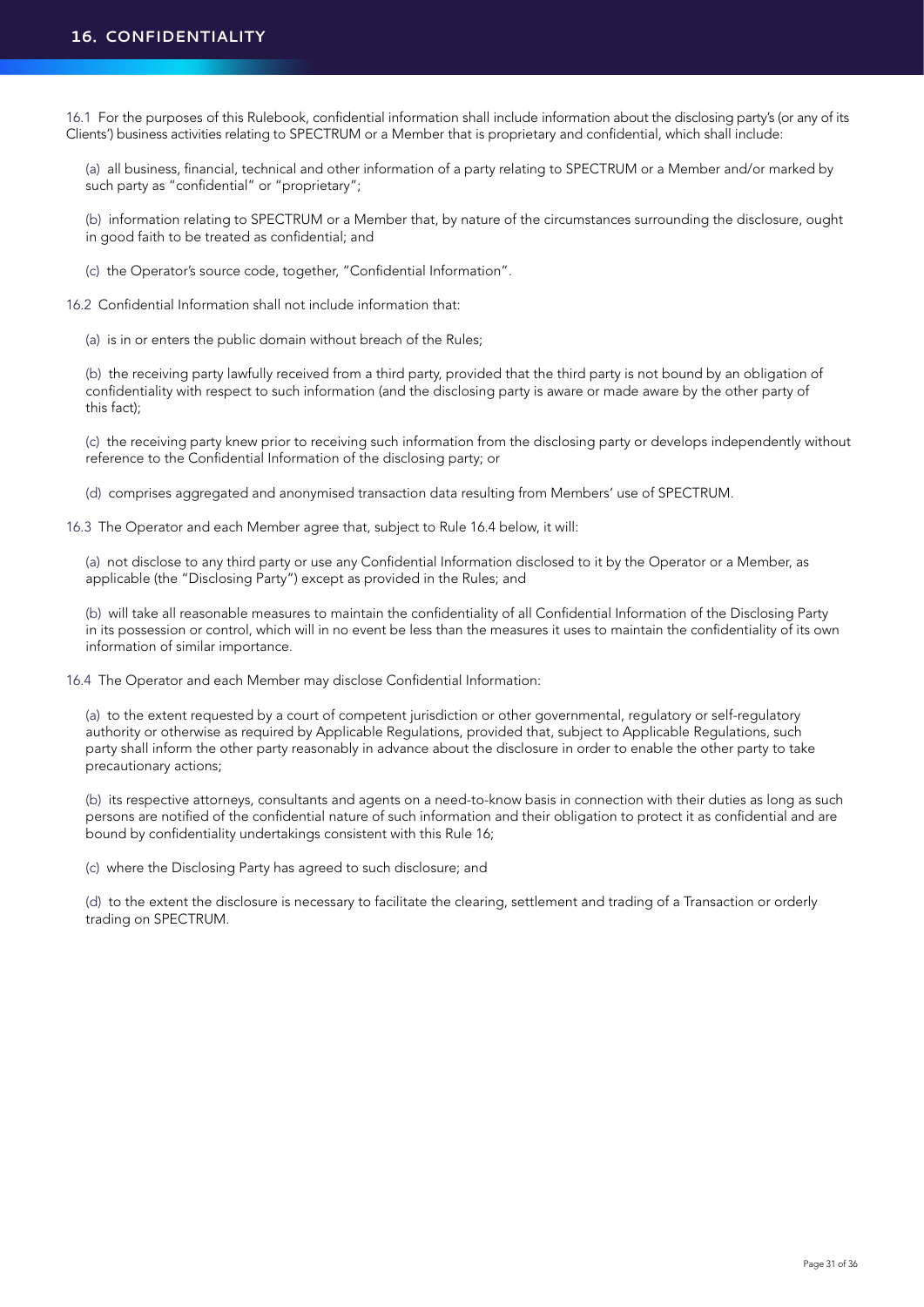If the Operator determines that a Force Majeure Event has occurred it will inform BaFin and take reasonable steps to inform the Members in advance (if possible by way of a Website Notice), including:

 (a) suspending or modifying the application of all or any of the Rules to the extent that the Force Majeure Event makes it impossible for the Operator to comply with such Rules;

- (b) cancellation of Orders or Quotes;
- (c) amending or suspending the access to SPECTRUM; or
- (d) terminating access to SPECTRUM in accordance with Rules 11.6 to 11.9.

It shall be the sole responsibility of the respective parties to a Transaction to decide about the continuance or amendment of such Transaction upon the occurrence of a Force Majeure Event.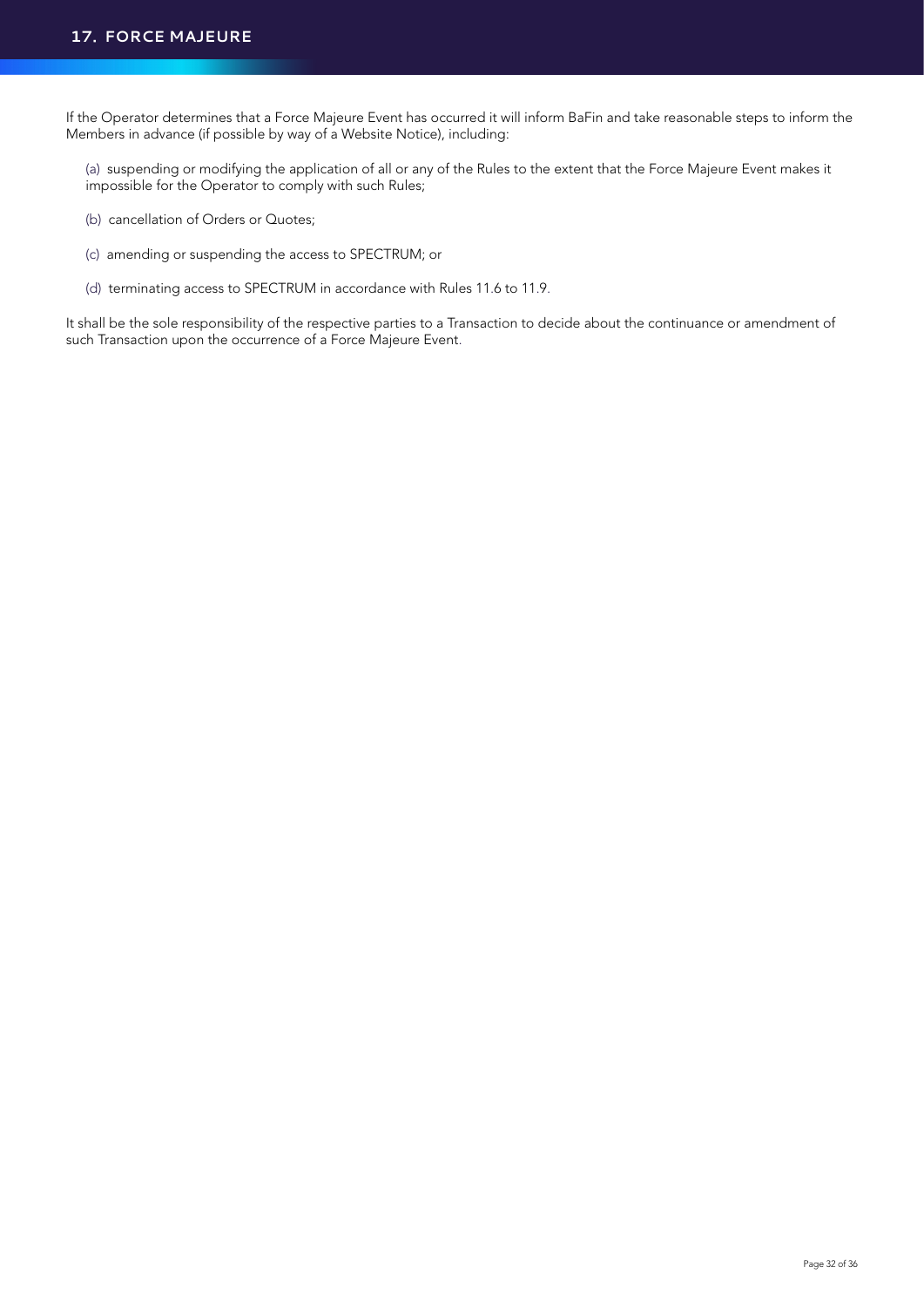18.1 The Members shall be liable for wilful misconduct (Vorsatz) and negligence (Fahrlässigkeit). If a Member causes any damages (Schäden) to the Operator, such damages shall in particular include any loss and properly incurred legal fees (including any applicable VAT).

18.2 The Operator or any of its Representatives shall only be liable for wilful misconduct (Vorsatz) or gross negligence (grobe Fahrlässigkeit), unless the Operator violates any of its essential obligations (wesentliche Vertragspflichten) under the Rulebook. The limitation of liability shall not affect the statutory liability for damages incurred as a result of injury to life, body or health as well as the liability pursuant to the Product Liability Act.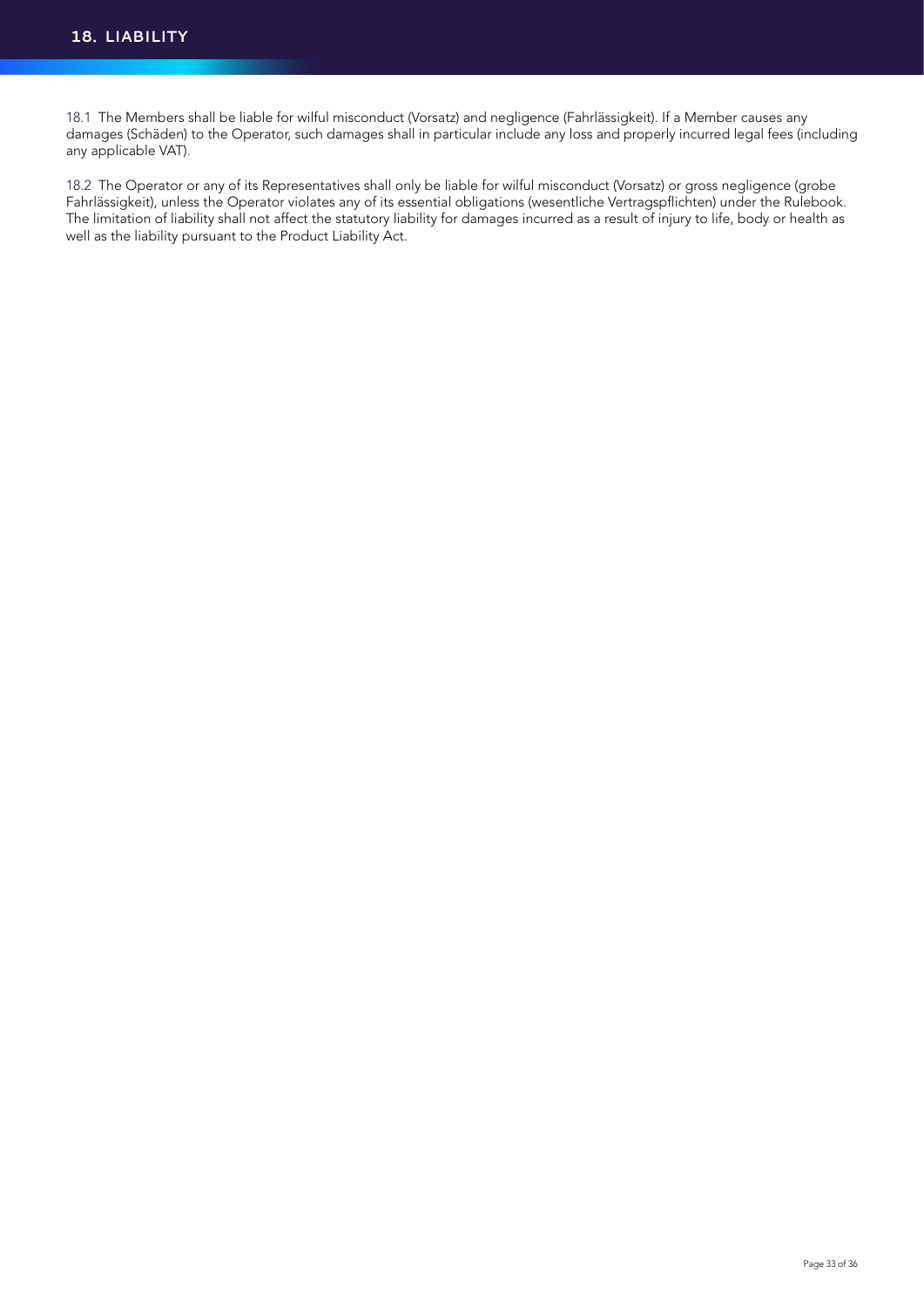19.1 Unless provided otherwise, the rights and obligations arising out of, and in connection with, this Rulebook shall be governed by the substantive laws (Sachrecht) of the Federal Republic of Germany excluding German private international law.

19.2 Any non-contractual rights and obligations arising out of, and in connection with, this Rulebook shall be governed by the substantive laws (Sachrecht) of the Federal Republic of Germany excluding German private international law.

19.3 Exclusive place of jurisdiction for all disputes arising out of, or in connection with, this Rulebook is Frankfurt am Main.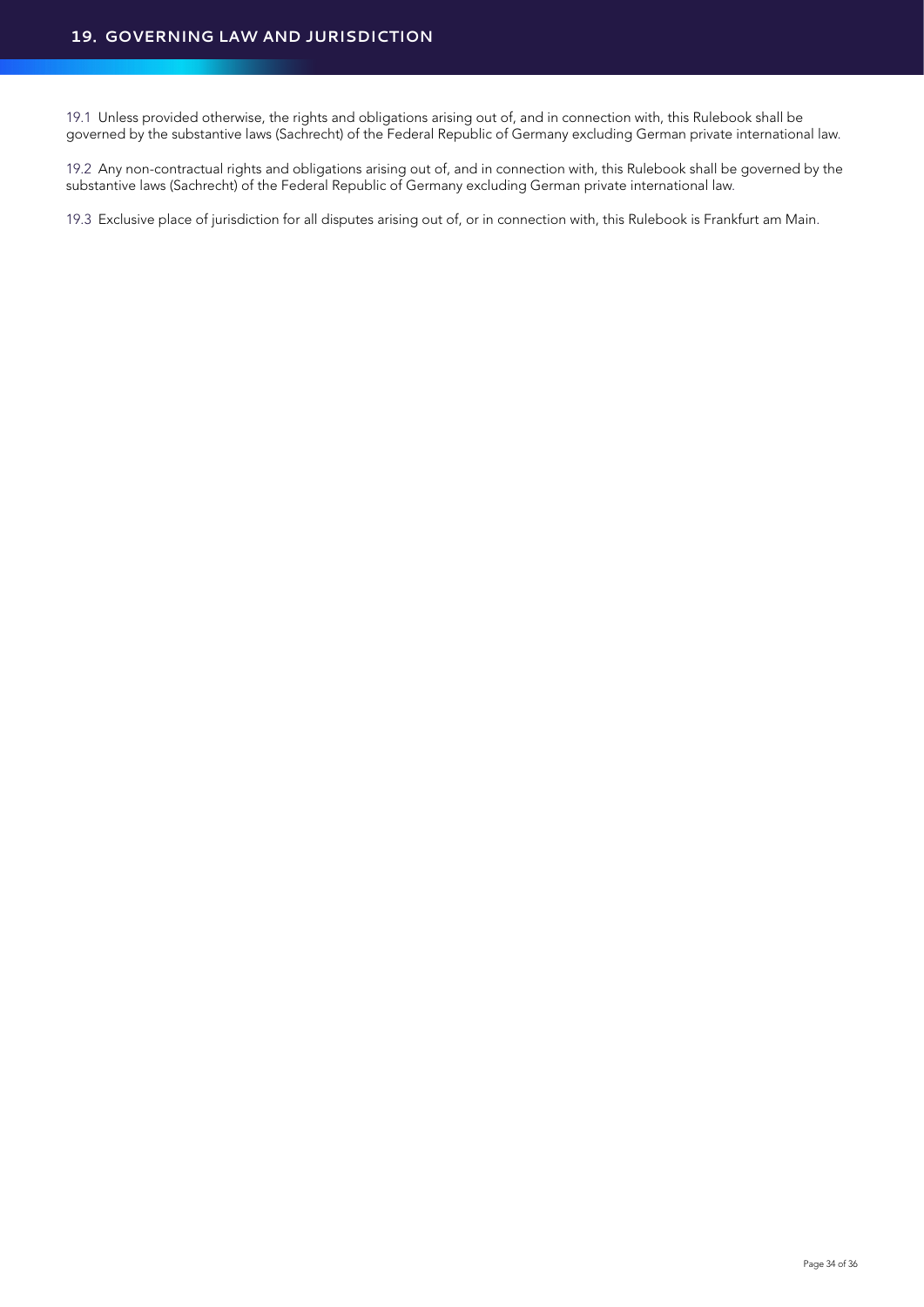If any provision contained in this Rulebook is or becomes invalid, illegal or unenforceable, the validity, legality and enforceability of the remaining provisions shall not be affected. Such invalid, illegal or unenforceable provision shall be replaced by means of supplementary interpretation (ergänzende Vertragsauslegung) by a valid, legal and enforceable provision, which most closely approximates the Parties' commercial intention. This shall also apply mutatis mutandis to any gaps (Vertragslücken) in this Rulebook.